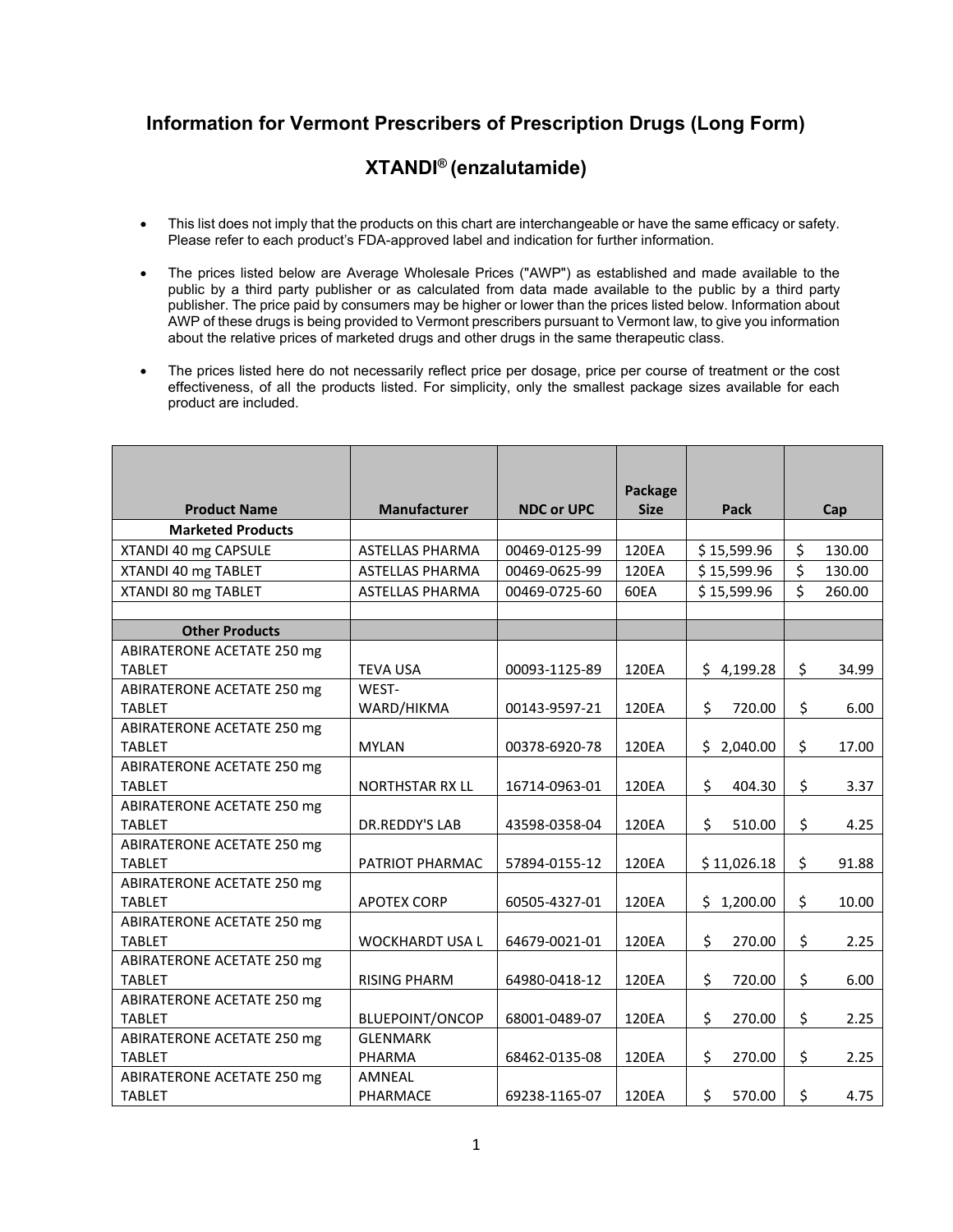| ABIRATERONE ACETATE 250 mg                  | <b>NOVADOZ</b>         |               |             |                                          |                  |            |
|---------------------------------------------|------------------------|---------------|-------------|------------------------------------------|------------------|------------|
| <b>TABLET</b>                               | PHARMAC                | 72205-0030-92 | 120EA       | \$<br>270.00                             | \$               | 2.25       |
| ABIRATERONE ACETATE 250 mg                  |                        |               |             |                                          |                  |            |
| <b>TABLET</b>                               | NORTHSTAR RX LL        | 72603-0110-01 | 120EA       | \$<br>270.00                             | \$               | 2.25       |
| ABIRATERONE ACETATE 250 mg                  |                        |               |             |                                          |                  |            |
| <b>TABLET</b>                               | CELLTRION USA,         | 72606-0566-01 | 120EA       | \$<br>510.00                             | \$               | 4.25       |
| ABIRATERONE ACETATE 500 mg                  |                        |               |             |                                          |                  |            |
| <b>TABLET</b>                               | <b>MYLAN</b>           | 00378-6921-91 | 60EA        | \$11,275.12                              | \$               | 187.92     |
| <b>ABIRATERONE ACETATE 500 mg</b>           |                        |               |             |                                          |                  |            |
| <b>TABLET</b>                               | <b>APOTEX CORP</b>     | 60505-4764-06 | 60EA        | \$5,957.38                               | \$               | 99.29      |
| ABIRATERONE ACETATE 500 mg<br><b>TABLET</b> | AMNEAL<br>PHARMACE     | 69238-1754-06 | 60EA        | \$5,957.38                               | \$               | 99.29      |
| ABIRATERONE ACETATE 500 mg                  |                        |               |             |                                          |                  |            |
| <b>TABLET</b>                               | CELLTRION USA,         | 72606-0573-01 | 60EA        | \$5,063.45                               | \$               | 84.39      |
| ALECENSA 150 mg CAPSULE                     | GENENTECH, INC.        | 50242-0130-01 | 240EA       | \$19,988.03                              | \$               | 83.28      |
| ALKERAN 2 mg TABLET                         | APOPHARMA USA I        | 52609-0001-05 | <b>50EA</b> | \$<br>679.22                             | \$               | 13.58      |
| ALUNBRIG 180 mg TABLET                      | MILLENNIUM PHAR        | 63020-0180-30 | 30EA        | \$21,444.00                              | \$               | 714.80     |
| ALUNBRIG 30 mg TABLET                       | MILLENNIUM PHAR        | 63020-0113-30 | 30EA        | \$7,150.80                               | \$               | 238.36     |
| ALUNBRIG 90 mg (7)-180 mg (23)              |                        |               |             |                                          |                  |            |
| TABLET, DOSE PACK                           | MILLENNIUM PHAR        | 63020-0198-30 | 30EA        | \$21,444.00                              | \$               | 714.80     |
| ALUNBRIG 90 mg TABLET                       | <b>MILLENNIUM PHAR</b> | 63020-0090-07 | 7EA         | \$5,005.20                               | \$               | 715.03     |
| ALUNBRIG 90 mg TABLET                       | MILLENNIUM PHAR        | 63020-0090-30 | 30EA        | \$21,444.00                              | \$               | 714.80     |
| ANASTROZOLE 1 mg TABLET                     | <b>TEVA USA</b>        | 00093-7536-56 | 30EA        | \$<br>11.66                              | \$               | 0.39       |
|                                             | <b>MAJOR</b>           |               |             |                                          |                  |            |
| ANASTROZOLE 1 mg TABLET                     | PHARMACEU              | 00904-6195-46 | 30EA        | \$<br>5.74                               | \$               | 0.19       |
| ANASTROZOLE 1 mg TABLET                     | <b>ACCORD HEALTHCA</b> | 16729-0035-10 | 30EA        | $\overline{\boldsymbol{\zeta}}$<br>18.00 | \$               | 0.60       |
| ANASTROZOLE 1 mg TABLET                     | <b>BRECKENRIDGE</b>    | 51991-0620-33 | 30EA        | \$<br>10.80                              | \$               | 0.36       |
| ANASTROZOLE 1 mg TABLET                     | DR.REDDY'S LAB         | 55111-0647-30 | 30EA        | \$<br>44.99                              | \$               | 1.50       |
|                                             | <b>AUROBINDO</b>       |               |             |                                          |                  |            |
| ANASTROZOLE 1 mg TABLET                     | PHARM                  | 59651-0236-30 | 30EA        | \$<br>18.00                              | \$               | 0.60       |
| ANASTROZOLE 1 mg TABLET                     | <b>APOTEX CORP</b>     | 60505-2985-03 | 30EA        | \$<br>46.79                              | \$               | 1.56       |
| ANASTROZOLE 1 mg TABLET                     | <b>CHARTWELL RX LL</b> | 62135-0490-30 | 30EA        | $\overline{\xi}$<br>90.00                | $\overline{\xi}$ | 3.00       |
| ANASTROZOLE 1 mg TABLET                     | <b>SUN PHARMACEUTI</b> | 62756-0250-83 | 30EA        | \$<br>9.54                               | \$               | 0.32       |
| ANASTROZOLE 1 mg TABLET                     | APP/FRESENIUS K        | 63323-0129-30 | 30EA        | \$<br>9.54                               | \$               | 0.32       |
| ANASTROZOLE 1 mg TABLET                     | <b>BLUEPOINT LABOR</b> | 68001-0155-04 | 30EA        | \$<br>18.00                              | \$               | 0.60       |
| ANASTROZOLE 1 mg TABLET                     | ZYDUS PHARMACEU        | 68382-0209-06 | 30EA        | \$<br>18.18                              | \$               | 0.61       |
| ANASTROZOLE 1 mg TABLET                     | YILING PHARMACE        | 69117-0003-01 | 30EA        | \$<br>16.74                              | \$               | 0.56       |
| ARIMIDEX 1 mg TABLET                        | ANI PHARMACEUTI        | 62559-0670-30 | 30EA        | \$<br>1,958.84                           | \$               | 65.29      |
| AROMASIN 25 mg TABLET                       | PHARMACI/PFIZER        | 00009-7663-04 | 30EA        | \$<br>1,381.42                           | \$               | 46.05      |
| AYVAKIT 100 mg TABLET                       | <b>BLUEPRINT MEDIC</b> | 72064-0110-30 | 30EA        | \$42,255.60                              | \$               | 1,408.52   |
| AYVAKIT 200 mg TABLET                       | <b>BLUEPRINT MEDIC</b> | 72064-0120-30 | 30EA        | \$42,255.60                              |                  | \$1,408.52 |
| AYVAKIT 25 mg TABLET                        | <b>BLUEPRINT MEDIC</b> | 72064-0125-30 | 30EA        | \$42,255.60                              | \$               | 1,408.52   |
| AYVAKIT 300 mg TABLET                       | <b>BLUEPRINT MEDIC</b> | 72064-0130-30 | 30EA        | \$42,255.60                              | \$               | 1,408.52   |
| AYVAKIT 50 mg TABLET                        | <b>BLUEPRINT MEDIC</b> | 72064-0150-30 | 30EA        | \$42,255.60                              | \$               | 1,408.52   |
| BALVERSA 3 mg TABLET                        | <b>JANSSEN PRODUCT</b> | 59676-0030-56 | 56EA        | \$20,943.60                              | \$               | 373.99     |
| BALVERSA 4 mg TABLET                        | <b>JANSSEN PRODUCT</b> | 59676-0040-28 | 28EA        | \$13,962.40                              | \$               | 498.66     |
| BALVERSA 5 mg TABLET                        | JANSSEN PRODUCT        | 59676-0050-28 | 28EA        | \$17,453.00                              | \$               | 623.32     |
|                                             | WEST-                  |               |             |                                          |                  |            |
| BEXAROTENE 75 mg CAPSULE                    | WARD/HIKMA             | 00054-0399-25 | 100EA       | \$7,062.00                               | \$               | 70.62      |
| BEXAROTENE 75 mg CAPSULE                    | <b>MYLAN</b>           | 00378-6955-01 | 100EA       | \$7,062.00                               | \$               | 70.62      |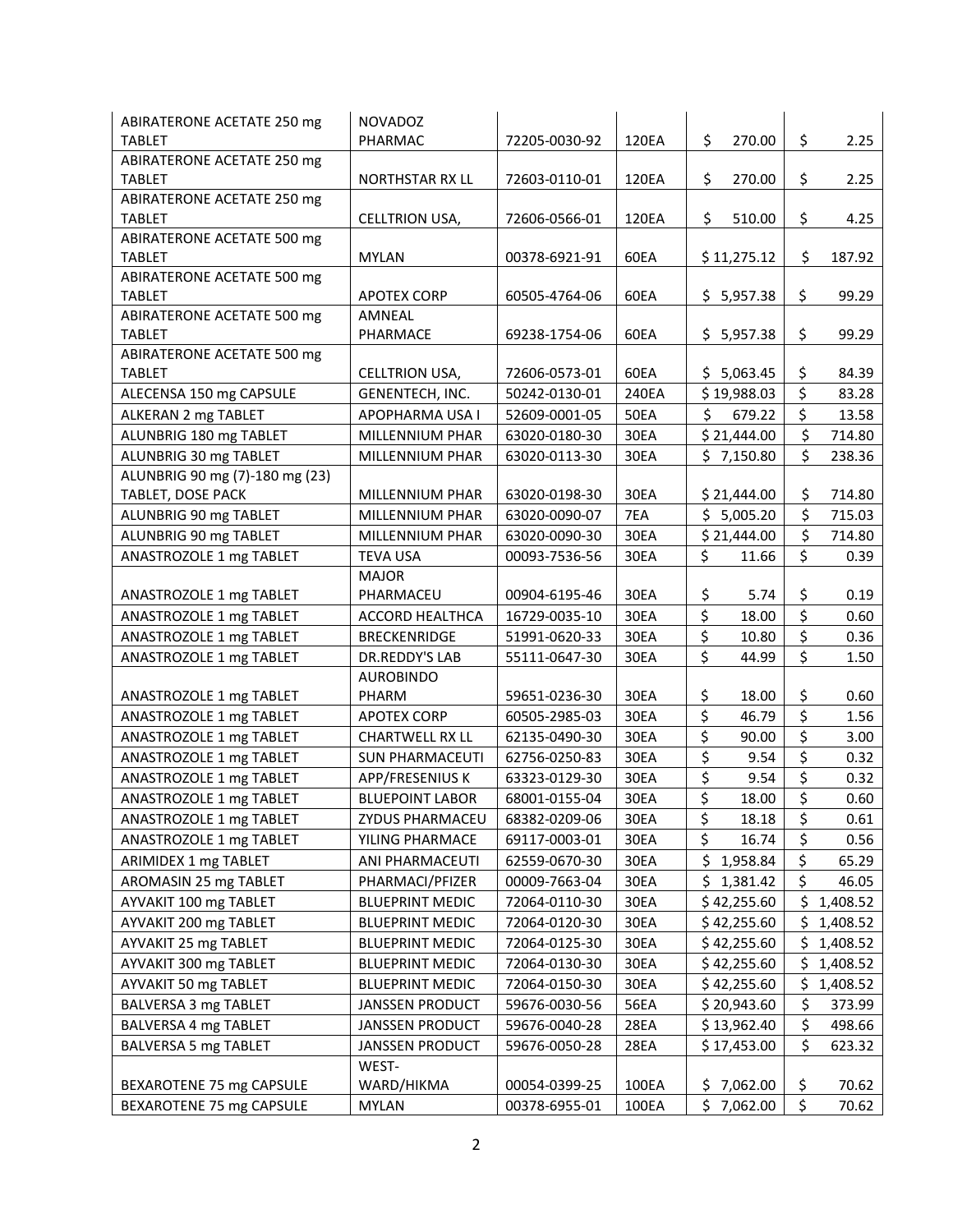| BEXAROTENE 75 mg CAPSULE         | <b>TEVA USA</b>        | 00591-2832-01 | 100EA | \$3,402.84                | \$<br>34.03  |
|----------------------------------|------------------------|---------------|-------|---------------------------|--------------|
| BEXAROTENE 75 mg CAPSULE         | UPSHER-SMITH LA        | 00832-0285-00 | 100EA | \$3,621.78                | \$<br>36.22  |
| BEXAROTENE 75 mg CAPSULE         | ANI PHARMACEUTI        | 43975-0315-10 | 100EA | \$7,062.00                | \$<br>70.62  |
| BEXAROTENE 75 mg CAPSULE         | <b>OCEANSIDE PHARM</b> | 68682-0003-10 | 100EA | \$26,834.71               | \$<br>268.35 |
|                                  | AMNEAL                 |               |       |                           |              |
| BEXAROTENE 75 mg CAPSULE         | PHARMACE               | 69238-1250-01 | 100EA | 3,402.84<br>\$            | \$<br>34.03  |
| <b>BICALUTAMIDE 50 mg TABLET</b> | <b>MYLAN</b>           | 00378-7017-93 | 30EA  | \$<br>24.96               | \$<br>0.83   |
|                                  | <b>MAJOR</b>           |               |       |                           |              |
| BICALUTAMIDE 50 mg TABLET        | PHARMACEU              | 00904-6019-46 | 30EA  | \$<br>10.38               | \$<br>0.35   |
| <b>BICALUTAMIDE 50 mg TABLET</b> | NORTHSTAR RX LL        | 16714-0816-01 | 30EA  | \$<br>25.40               | \$<br>0.85   |
| <b>BICALUTAMIDE 50 mg TABLET</b> | ACCORD HEALTHCA        | 16729-0023-10 | 30EA  | \$<br>27.30               | \$<br>0.91   |
| <b>BICALUTAMIDE 50 mg TABLET</b> | <b>SUN PHARMA GLOB</b> | 41616-0485-83 | 30EA  | $\overline{\xi}$<br>18.00 | \$<br>0.60   |
| <b>BICALUTAMIDE 50 mg TABLET</b> | <b>SUN PHARMA GLOB</b> | 47335-0485-83 | 30EA  | \$<br>18.00               | \$<br>0.60   |
| BICALUTAMIDE 50 mg TABLET        | <b>APOTEX CORP</b>     | 60505-2642-03 | 30EA  | \$<br>27.00               | \$<br>0.90   |
| BICALUTAMIDE 50 mg TABLET        | ANI PHARMACEUTI        | 62559-0890-30 | 30EA  | \$<br>36.00               | \$<br>1.20   |
| <b>BOSULIF 100 mg TABLET</b>     | PFIZER US PHARM        | 00069-0135-01 | 120EA | \$20,834.04               | \$<br>173.62 |
| BOSULIF 400 mg TABLET            | PFIZER US PHARM        | 00069-0193-01 | 30EA  | \$20,834.04               | \$<br>694.47 |
| BOSULIF 500 mg TABLET            | PFIZER US PHARM        | 00069-0136-01 | 30EA  | \$20,834.04               | \$<br>694.47 |
| BRAFTOVI 50 mg CAPSULE           | <b>ARRAY BIOPHARMA</b> | 70255-0020-01 | 60EA  | \$6,899.40                | \$<br>114.99 |
| BRUKINSA 80 mg CAPSULE           | BEIGENE USA, IN        | 72579-0011-02 | 120EA | \$16,796.40               | \$<br>139.97 |
| CABOMETYX 20 mg TABLET           | EXELIXIS, INC.         | 42388-0024-26 | 30EA  | \$27,945.01               | \$<br>931.50 |
| CABOMETYX 40 mg TABLET           | EXELIXIS, INC.         | 42388-0025-26 | 30EA  | \$27,945.01               | \$<br>931.50 |
| CABOMETYX 60 mg TABLET           | EXELIXIS, INC.         | 42388-0023-26 | 30EA  | \$27,945.01               | \$<br>931.50 |
| CALQUENCE 100 mg CAPSULE         | ASTRAZENECA            | 00310-0512-60 | 60EA  | \$17,383.10               | \$<br>289.72 |
|                                  | WEST-                  |               |       |                           |              |
| CAPECITABINE 150 mg TABLET       | WARD/HIKMA             | 00054-0271-21 | 60EA  | \$<br>198.00              | \$<br>3.30   |
| CAPECITABINE 150 mg TABLET       | <b>TEVA USA</b>        | 00093-7473-06 | 60EA  | \$<br>87.84               | \$<br>1.46   |
| CAPECITABINE 150 mg TABLET       | <b>MYLAN</b>           | 00378-2511-91 | 60EA  | \$<br>222.00              | \$<br>3.70   |
| CAPECITABINE 150 mg TABLET       | NORTHSTAR RX LL        | 16714-0467-01 | 60EA  | \$<br>435.12              | \$<br>7.25   |
| CAPECITABINE 150 mg TABLET       | <b>ACCORD HEALTHCA</b> | 16729-0072-12 | 60EA  | \$<br>37.25               | \$<br>0.62   |
| CAPECITABINE 150 mg TABLET       | <b>DR.REDDY'S LAB</b>  | 55111-0496-60 | 60EA  | \$<br>36.60               | \$<br>0.61   |
|                                  | <b>AUROBINDO</b>       |               |       |                           |              |
| CAPECITABINE 150 mg TABLET       | PHARM                  | 59651-0204-60 | 60EA  | \$<br>86.40               | \$<br>1.44   |
| CAPECITABINE 150 mg TABLET       | AREVA PHARMACEU        | 59923-0721-60 | 60EA  | \$<br>74.50               | \$<br>1.24   |
| CAPECITABINE 150 mg TABLET       | <b>SUN PHARMACEUTI</b> | 62756-0238-86 | 60EA  | \$<br>37.20               | \$<br>0.62   |
| CAPECITABINE 150 mg TABLET       | <b>RISING PHARM</b>    | 64980-0276-06 | 60EA  | \$<br>198.00              | \$<br>3.30   |
|                                  | AMNEAL                 |               |       |                           |              |
| CAPECITABINE 150 mg TABLET       | PHARMACE               | 65162-0843-06 | 60EA  | \$<br>84.00               | \$<br>1.40   |
| CAPECITABINE 150 mg TABLET       | ASCEND LABORATO        | 67877-0458-60 | 60EA  | \$<br>36.74               | \$<br>0.61   |
| CAPECITABINE 150 mg TABLET       | BLUEPOINT/ONCOP        | 68001-0487-06 | 60EA  | \$<br>37.25               | \$<br>0.62   |
| CAPECITABINE 150 mg TABLET       | CIPLA USA, INC.        | 69097-0949-03 | 60EA  | \$<br>37.25               | \$<br>0.62   |
|                                  | <b>NOVADOZ</b>         |               |       |                           |              |
| CAPECITABINE 150 mg TABLET       | PHARMAC                | 72205-0006-60 | 60EA  | \$<br>37.25               | \$<br>0.62   |
|                                  | <b>ARMAS</b>           |               |       |                           |              |
| CAPECITABINE 150 mg TABLET       | PHARMACEU              | 72485-0204-60 | 60EA  | \$<br>36.00               | \$<br>0.60   |
|                                  | WEST-                  |               |       |                           |              |
| CAPECITABINE 500 mg TABLET       | WARD/HIKMA             | 00054-0272-23 | 120EA | \$<br>780.00              | \$<br>6.50   |
| CAPECITABINE 500 mg TABLET       | <b>TEVA USA</b>        | 00093-7474-89 | 120EA | \$<br>247.80              | \$<br>2.06   |
| CAPECITABINE 500 mg TABLET       | <b>MYLAN</b>           | 00378-2512-78 | 120EA | \$<br>1,176.00            | \$<br>9.80   |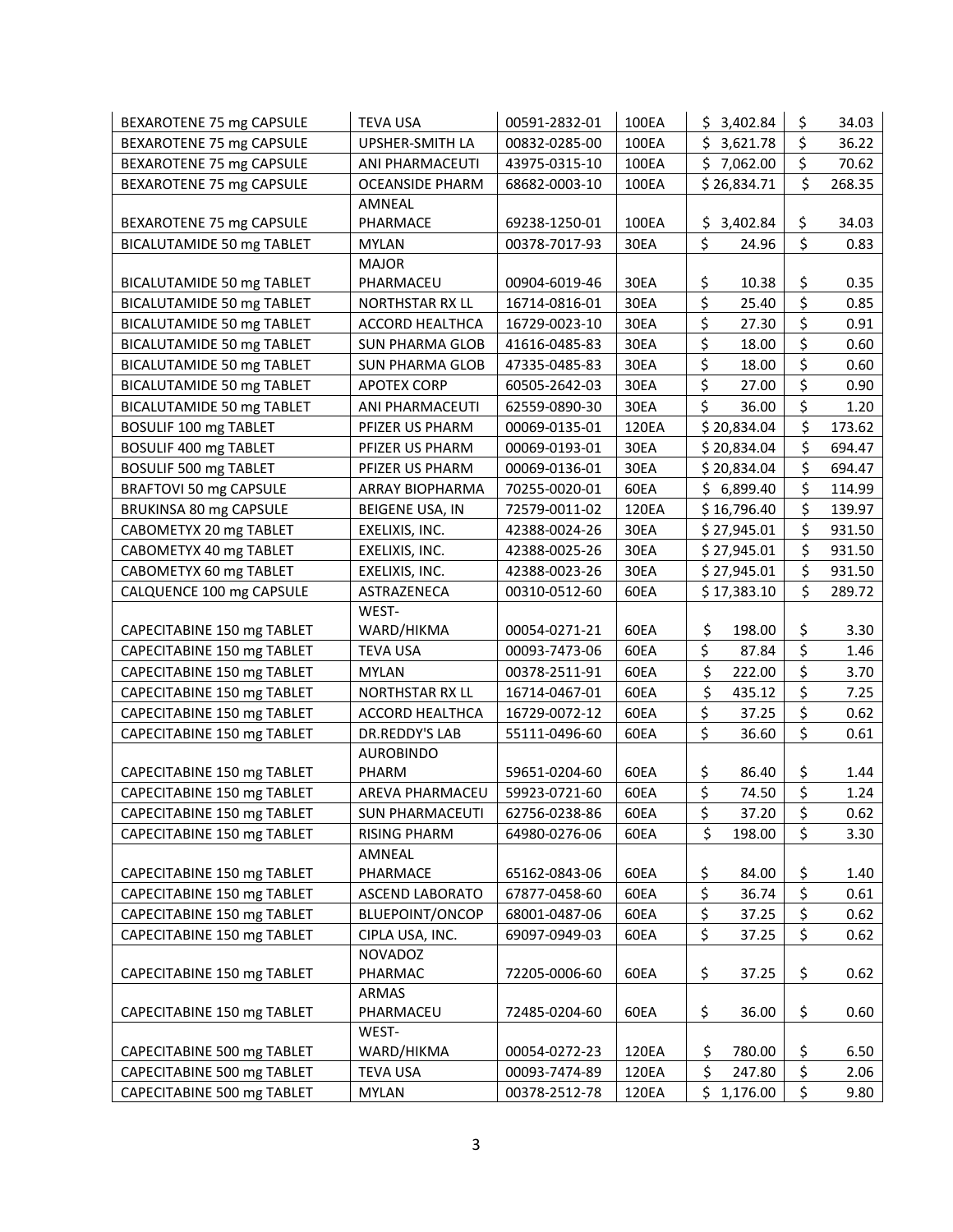| CAPECITABINE 500 mg TABLET              | <b>NORTHSTAR RX LL</b> | 16714-0468-01 | 120EA | \$2,215.32      | \$               | 18.46  |
|-----------------------------------------|------------------------|---------------|-------|-----------------|------------------|--------|
| CAPECITABINE 500 mg TABLET              | <b>ACCORD HEALTHCA</b> | 16729-0073-29 | 120EA | \$<br>146.74    | \$               | 1.22   |
| CAPECITABINE 500 mg TABLET              | <b>DR.REDDY'S LAB</b>  | 55111-0497-04 | 120EA | \$<br>108.00    | \$               | 0.90   |
|                                         | <b>AUROBINDO</b>       |               |       |                 |                  |        |
| CAPECITABINE 500 mg TABLET              | PHARM                  | 59651-0205-08 | 120EA | \$<br>312.00    | \$               | 2.60   |
| CAPECITABINE 500 mg TABLET              | AREVA PHARMACEU        | 59923-0722-12 | 120EA | \$<br>293.47    | $\overline{\xi}$ | 2.45   |
| CAPECITABINE 500 mg TABLET              | <b>SUN PHARMACEUTI</b> | 62756-0239-20 | 120EA | \$<br>144.00    | \$               | 1.20   |
| CAPECITABINE 500 mg TABLET              | <b>RISING PHARM</b>    | 64980-0277-12 | 120EA | \$<br>780.00    | \$               | 6.50   |
|                                         | AMNEAL                 |               |       |                 |                  |        |
| CAPECITABINE 500 mg TABLET              | PHARMACE               | 65162-0844-16 | 120EA | \$<br>180.00    | \$               | 1.50   |
| CAPECITABINE 500 mg TABLET              | ASCEND LABORATO        | 67877-0459-12 | 120EA | \$<br>114.72    | \$               | 0.96   |
| CAPECITABINE 500 mg TABLET              | <b>BLUEPOINT LABOR</b> | 68001-0488-07 | 120EA | \$<br>146.74    | \$               | 1.22   |
| CAPECITABINE 500 mg TABLET              | CIPLA USA, INC.        | 69097-0948-08 | 120EA | \$<br>146.74    | \$               | 1.22   |
|                                         | <b>NOVADOZ</b>         |               |       |                 |                  |        |
| CAPECITABINE 500 mg TABLET              | PHARMAC                | 72205-0007-92 | 120EA | \$<br>72.00     | \$               | 0.60   |
|                                         | ARMAS                  |               |       |                 |                  |        |
| CAPECITABINE 500 mg TABLET              | PHARMACEU              | 72485-0205-12 | 120EA | Ś.<br>144.00    | \$               | 1.20   |
| CAPRELSA 100 mg TABLET                  | GENZYME                | 58468-7820-03 | 30EA  | \$9,673.86      | \$               | 322.46 |
| CAPRELSA 300 mg TABLET                  | <b>GENZYME</b>         | 58468-7840-03 | 30EA  | \$19,347.72     | \$               | 644.92 |
| CASODEX 50 mg TABLET                    | ANI PHARMACEUTI        | 62559-0680-30 | 30EA  | \$<br>3,955.36  | \$               | 131.85 |
| COTELLIC 20 mg TABLET                   | GENENTECH, INC.        | 50242-0717-01 | 63EA  | \$8,826.26      | \$               | 140.10 |
| CYCLOPHOSPHAMIDE 25 mg                  | WEST-                  |               |       |                 |                  |        |
| <b>CAPSULE</b>                          | WARD/HIKMA             | 00054-0382-25 | 100EA | \$<br>898.73    | \$               | 8.99   |
| CYCLOPHOSPHAMIDE 25 mg                  | AMERIGEN               |               |       |                 |                  |        |
| <b>CAPSULE</b>                          | PHARMA                 | 43975-0307-10 | 100EA | \$<br>898.08    | \$               | 8.98   |
| CYCLOPHOSPHAMIDE 25 mg                  |                        |               |       |                 |                  |        |
| <b>CAPSULE</b>                          | STI PHARMA, LLC        | 54879-0021-01 | 100EA | \$<br>600.00    | \$               | 6.00   |
| CYCLOPHOSPHAMIDE 25 mg                  |                        |               |       |                 |                  |        |
| <b>CAPSULE</b>                          | ANI PHARMACEUTI        | 62559-0930-01 | 100EA | \$<br>404.10    | \$               | 4.04   |
| CYCLOPHOSPHAMIDE 25 mg                  |                        |               |       | 360.00          |                  |        |
| <b>CAPSULE</b>                          | CIPLA USA, INC.        | 69097-0516-07 | 100EA | \$              | \$               | 3.60   |
| CYCLOPHOSPHAMIDE 25 mg<br><b>TABLET</b> | <b>BAXTER HEALTHCA</b> | 10019-0982-01 | 100EA | \$<br>353.52    | \$               | 3.54   |
| DAURISMO 100 mg TABLET                  | PFIZER US PHARM        | 00069-1531-30 | 30EA  | \$23,623.32     | \$               | 787.44 |
| DAURISMO 25 mg TABLET                   | PFIZER US PHARM        | 00069-0298-60 | 60EA  | \$23,623.32     | \$               | 393.72 |
|                                         |                        |               |       | 54.49           |                  | 0.91   |
| DROXIA 200 mg CAPSULE                   | <b>BMS ONCO/IMMUN</b>  | 00003-6335-17 | 60EA  | \$<br>\$        | \$               |        |
| DROXIA 300 mg CAPSULE                   | <b>BMS ONCO/IMMUN</b>  | 00003-6336-17 | 60EA  | 54.49<br>\$     | \$<br>\$         | 0.91   |
| DROXIA 400 mg CAPSULE                   | <b>BMS ONCO/IMMUN</b>  | 00003-6337-17 | 60EA  | 58.31<br>\$     |                  | 0.97   |
| EMCYT 140 mg CAPSULE                    | PHARMACI/PFIZER        | 00013-0132-02 | 100EA | 2,010.94        | \$               | 20.11  |
| ERIVEDGE 150 mg CAPSULE                 | GENENTECH, INC.        | 50242-0140-01 | 28EA  | \$14,833.31     | \$               | 529.76 |
| ERLEADA 60 mg TABLET                    | JANSSEN BIOTECH        | 59676-0600-12 | 120EA | \$16,231.51     | \$               | 135.26 |
| ERLOTINIB HCL 100 mg TABLET             | TEVA USA               | 00093-7663-56 | 30EA  | \$,<br>7,746.98 | \$               | 258.23 |
| ERLOTINIB HCL 100 mg TABLET             | <b>MYLAN</b>           | 00378-7132-93 | 30EA  | \$<br>8,177.38  | \$               | 272.58 |
| ERLOTINIB HCL 100 mg TABLET             | <b>BRECKENRIDGE</b>    | 51991-0891-33 | 30EA  | \$<br>480.00    | \$               | 16.00  |
| ERLOTINIB HCL 100 mg TABLET             | AREVA PHARMACEU        | 59923-0726-30 | 30EA  | \$<br>3,960.00  | \$               | 132.00 |
| ERLOTINIB HCL 100 mg TABLET             | SUN PHARMACEUTI        | 63304-0096-30 | 30EA  | \$<br>1,933.75  | \$               | 64.46  |
| ERLOTINIB HCL 100 mg TABLET             | ZYDUS PHARMACEU        | 68382-0914-06 | 30EA  | \$<br>336.00    | \$               | 11.20  |
|                                         | <b>NOVADOZ</b>         |               |       |                 |                  |        |
| ERLOTINIB HCL 100 mg TABLET             | PHARMAC                | 72205-0081-30 | 30EA  | \$<br>480.00    | \$               | 16.00  |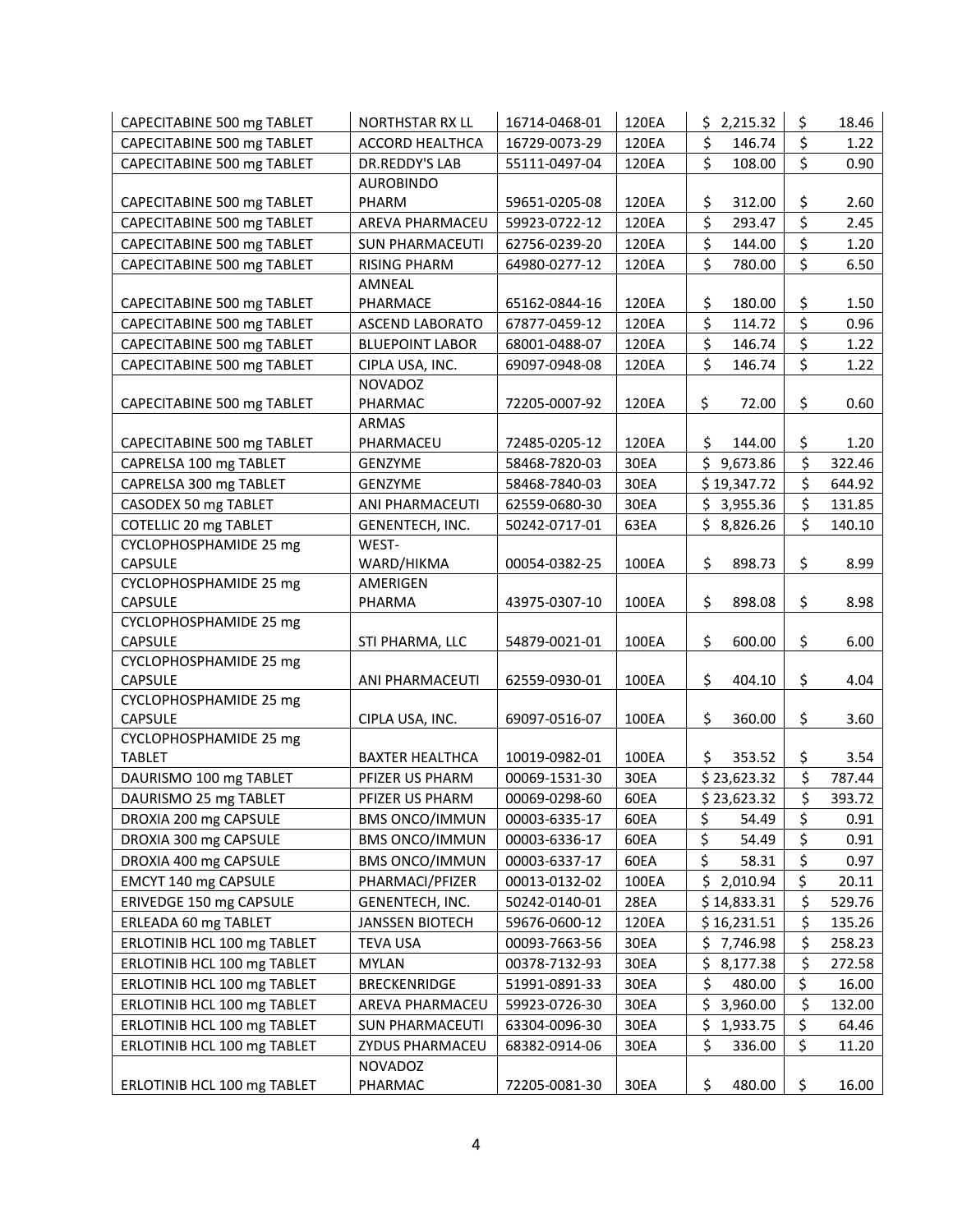|                                | ARMAS                  |                                |       |                            |                |
|--------------------------------|------------------------|--------------------------------|-------|----------------------------|----------------|
| ERLOTINIB HCL 100 mg TABLET    | PHARMACEU              | 72485-0218-30                  | 30EA  | \$<br>480.00               | \$<br>16.00    |
| ERLOTINIB HCL 150 mg TABLET    | <b>TEVA USA</b>        | 00093-7664-56                  | 30EA  | \$<br>8,762.41             | \$<br>292.08   |
| ERLOTINIB HCL 150 mg TABLET    | <b>MYLAN</b>           | 00378-7133-93                  | 30EA  | \$9,249.22                 | \$<br>308.31   |
| ERLOTINIB HCL 150 mg TABLET    | <b>BRECKENRIDGE</b>    | 51991-0892-33                  | 30EA  | \$<br>540.00               | \$<br>18.00    |
| ERLOTINIB HCL 150 mg TABLET    | AREVA PHARMACEU        | 59923-0727-30                  | 30EA  | \$<br>4,560.00             | \$<br>152.00   |
| ERLOTINIB HCL 150 mg TABLET    | <b>SUN PHARMACEUTI</b> | 63304-0135-30                  | 30EA  | \$<br>2,190.61             | \$<br>73.02    |
| ERLOTINIB HCL 150 mg TABLET    | ZYDUS PHARMACEU        | 68382-0915-06                  | 30EA  | \$<br>378.00               | \$<br>12.60    |
|                                | <b>NOVADOZ</b>         |                                |       |                            |                |
| ERLOTINIB HCL 150 mg TABLET    | PHARMAC                | 72205-0082-30                  | 30EA  | \$<br>540.00               | \$<br>18.00    |
|                                | <b>ARMAS</b>           |                                |       |                            |                |
| ERLOTINIB HCL 150 mg TABLET    | PHARMACEU              | 72485-0219-30                  | 30EA  | \$<br>540.00               | \$<br>18.00    |
| ERLOTINIB HCL 25 mg TABLET     | <b>TEVA USA</b>        | 00093-7662-56                  | 30EA  | \$2,008.42                 | \$<br>66.95    |
| ERLOTINIB HCL 25 mg TABLET     | <b>MYLAN</b>           | 00378-7131-93                  | 30EA  | \$<br>2,977.20             | \$<br>99.24    |
| ERLOTINIB HCL 25 mg TABLET     | <b>BRECKENRIDGE</b>    | 51991-0890-33                  | 30EA  | \$<br>360.00               | \$<br>12.00    |
| ERLOTINIB HCL 25 mg TABLET     | AREVA PHARMACEU        | 59923-0725-30                  | 30EA  | \$1,680.00                 | \$<br>56.00    |
| ERLOTINIB HCL 25 mg TABLET     | <b>SUN PHARMACEUTI</b> | 63304-0095-30                  | 30EA  | \$<br>744.30               | \$<br>24.81    |
| ERLOTINIB HCL 25 mg TABLET     | <b>ZYDUS PHARMACEU</b> | 68382-0913-06                  | 30EA  | \$<br>252.00               | \$<br>8.40     |
|                                | <b>NOVADOZ</b>         |                                |       |                            |                |
| ERLOTINIB HCL 25 mg TABLET     | PHARMAC                | 72205-0080-30                  | 30EA  | \$<br>360.00               | \$<br>12.00    |
|                                | <b>ARMAS</b>           |                                |       |                            |                |
| ERLOTINIB HCL 25 mg TABLET     | PHARMACEU              | 72485-0217-30                  | 30EA  | \$<br>360.00               | \$<br>12.00    |
|                                | WEST-                  |                                |       |                            |                |
| EVEROLIMUS 10 mg TABLET        | WARD/HIKMA             | 00054-0482-13                  | 30EA  | \$8,057.54                 | \$<br>268.58   |
|                                | WEST-                  |                                |       |                            |                |
| EVEROLIMUS 2.5 mg TABLET       | WARD/HIKMA             | 00054-0480-13                  | 30EA  | \$7,703.32                 | \$<br>256.78   |
|                                | WEST-                  |                                |       |                            |                |
| <b>EVEROLIMUS 5 mg TABLET</b>  | WARD/HIKMA<br>WEST-    | 00054-0481-13                  | 30EA  | \$8,057.54                 | \$<br>268.58   |
| EVEROLIMUS 7.5 mg TABLET       | WARD/HIKMA             | 00054-0497-13                  | 30EA  | \$8,057.54                 | \$<br>268.58   |
|                                | ROXANE/WEST-           |                                |       |                            |                |
| <b>EXEMESTANE 25 mg TABLET</b> | <b>WAR</b>             | 00054-0080-13                  | 30EA  | \$<br>390.94               | \$<br>13.03    |
| <b>EXEMESTANE 25 mg TABLET</b> | <b>MYLAN</b>           | 00378-5001-93                  | 30EA  | \$<br>137.80               | \$<br>4.59     |
| <b>EXEMESTANE 25 mg TABLET</b> | UPSHER-SMITH LA        | 00832-0595-30                  | 30EA  | \$<br>120.00               | \$<br>4.00     |
| <b>EXEMESTANE 25 mg TABLET</b> | ALVOGEN INC            | 47781-0108-30                  | 30EA  | $\overline{\xi}$<br>120.00 | \$<br>4.00     |
| <b>EXEMESTANE 25 mg TABLET</b> | <b>BRECKENRIDGE</b>    | 51991-0005-33                  | 30EA  | \$<br>120.00               | \$<br>4.00     |
| <b>EXEMESTANE 25 mg TABLET</b> | <b>GREENSTONE LLC.</b> | 59762-2858-01                  | 30EA  | \$<br>60.00                | \$<br>2.00     |
| <b>EXEMESTANE 25 mg TABLET</b> | ZYDUS PHARMACEU        | 68382-0383-06                  | 30EA  | \$<br>107.66               | \$<br>3.59     |
| <b>EXEMESTANE 25 mg TABLET</b> | CIPLA USA, INC.        | 69097-0316-02                  | 30EA  | \$<br>60.00                | \$<br>2.00     |
| <b>EXEMESTANE 25 mg TABLET</b> | <b>FLORIDA PHARMAC</b> | 71921-0190-33                  | 30EA  | \$<br>108.00               | \$<br>3.60     |
| EXKIVITY 40 mg CAPSULE         | <b>TAKEDA PHARMACE</b> | 63020-0040-12                  | 120EA | \$30,000.00                | \$<br>250.00   |
| FARESTON 60 mg TABLET          | KYOWA KIRIN, IN        | 42747-0327-30                  | 30EA  | \$<br>1,559.94             | \$<br>52.00    |
| FEMARA 2.5 mg TABLET           | <b>NOVARTIS</b>        | 00078-0249-15                  | 30EA  | \$<br>842.50               | \$<br>28.08    |
| FLUTAMIDE 125 mg CAPSULE       | PAR PHARM.             | 49884-0753-13                  | 180EA | \$<br>338.94               | \$<br>1.88     |
| FOTIVDA 0.89 mg CAPSULE        | AVEO PHARMACEUT        | 45629-0089-01                  | 21EA  | \$30,429.60                | \$<br>1,449.03 |
| FOTIVDA 1.34 mg CAPSULE        | AVEO PHARMACEUT        | 45629-0134-01                  | 21EA  | \$30,429.60                | \$<br>1,449.03 |
| GAVRETO 100 mg CAPSULE         | GENENTECH, INC.        | 50242-0210-60                  | 60EA  | \$ 12,130.16               | \$<br>202.17   |
| GILOTRIF 20 mg TABLET          |                        |                                | 30EA  | \$12,582.86                | \$<br>419.43   |
|                                | <b>BOEHRINGER ING.</b> | 00597-0141-30<br>00597-0137-30 | 30EA  | \$12,582.86                | \$<br>419.43   |
| GILOTRIF 30 mg TABLET          | <b>BOEHRINGER ING.</b> |                                |       |                            | \$             |
| GILOTRIF 40 mg TABLET          | <b>BOEHRINGER ING.</b> | 00597-0138-30                  | 30EA  | \$12,582.86                | 419.43         |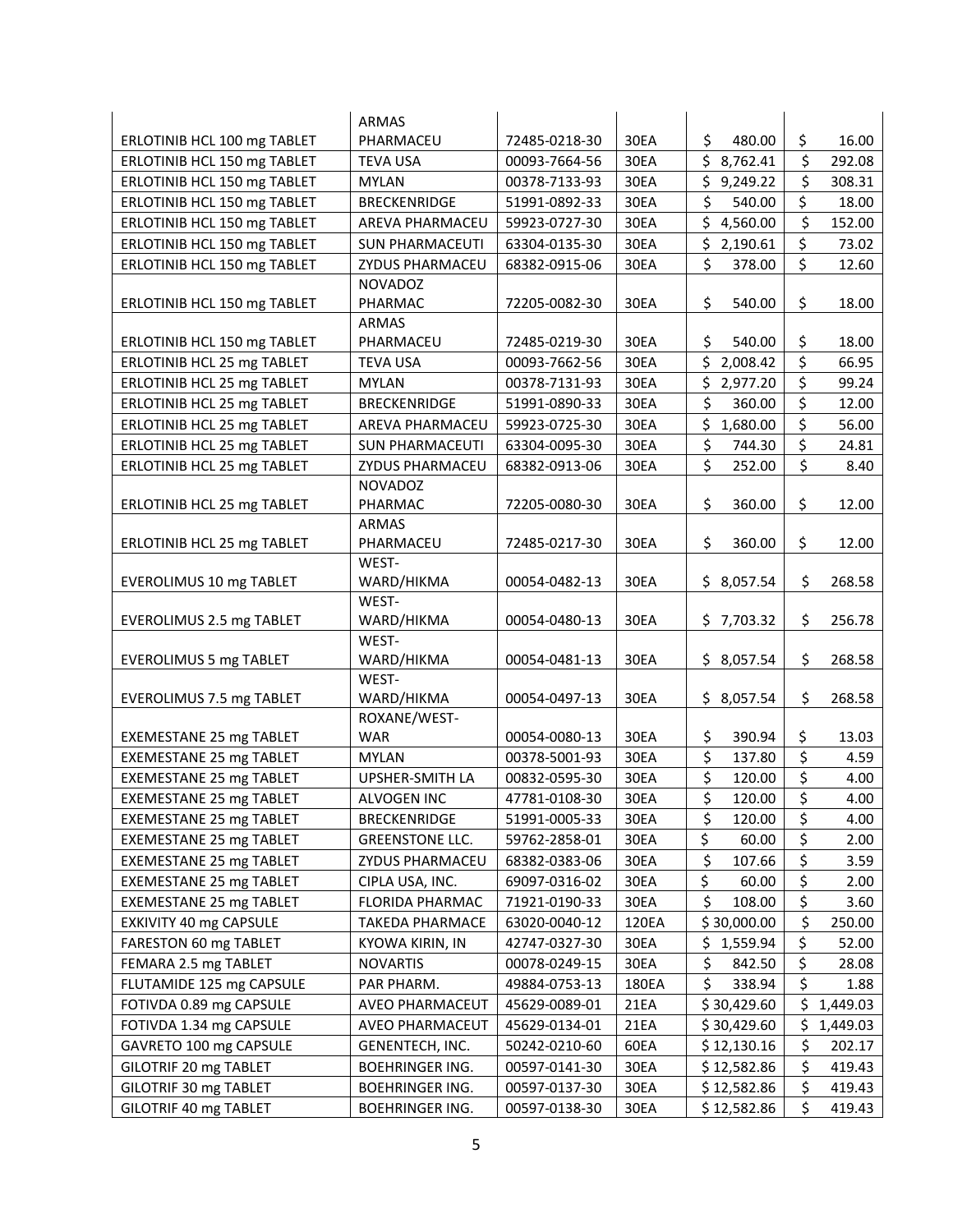| <b>GLEEVEC 100 mg TABLET</b>              | <b>NOVARTIS</b>        | 00078-0401-34 | <b>90EA</b> | \$10,112.93     | \$  | 112.37     |
|-------------------------------------------|------------------------|---------------|-------------|-----------------|-----|------------|
| GLEOSTINE 10 mg CAPSULE                   | NEXTSOURCE BIOT        | 58181-3040-05 | 5EA         | \$<br>545.82    | \$  | 109.16     |
| GLEOSTINE 100 mg CAPSULE                  | NEXTSOURCE BIOT        | 58181-3042-05 | 5EA         | \$6,027.12      |     | \$1,205.42 |
| GLEOSTINE 40 mg CAPSULE                   | NEXTSOURCE BIOT        | 58181-3041-05 | 5EA         | \$2,183.34      | \$  | 436.67     |
| HYCAMTIN 0.25 mg CAPSULE                  | <b>NOVARTIS</b>        | 00078-0672-01 | 10EA        | \$<br>1,205.92  | \$  | 120.59     |
| HYCAMTIN 1 mg CAPSULE                     | <b>NOVARTIS</b>        | 00078-0673-01 | 10EA        | \$<br>4,823.58  | \$  | 482.36     |
| HYDREA 500 mg CAPSULE                     | <b>BMS ONCO/IMMUN</b>  | 00003-0830-50 | 100EA       | \$<br>163.81    | \$  | 1.64       |
| HYDROXYUREA 500 mg CAPSULE                | <b>TEVA USA</b>        | 00555-0882-02 | 100EA       | \$<br>141.53    | \$  | 1.42       |
| HYDROXYUREA 500 mg CAPSULE                | MARLEX PHARM.          | 10135-0702-01 | 100EA       | \$<br>47.98     | \$  | 0.48       |
| HYDROXYUREA 500 mg CAPSULE                | PAR PHARM.             | 49884-0724-01 | 100EA       | \$<br>67.20     | \$  | 0.67       |
| HYDROXYUREA 500 mg CAPSULE                | <b>LEADING PHARMA</b>  | 69315-0164-01 | 100EA       | \$<br>67.20     | \$  | 0.67       |
| IBRANCE 100 mg CAPSULE                    | PFIZER US PHARM        | 00069-0188-21 | 21EA        | \$16,768.56     | \$  | 798.50     |
| IBRANCE 125 mg CAPSULE                    | PFIZER US PHARM        | 00069-0189-21 | 21EA        | \$16,768.56     | \$  | 798.50     |
| <b>IBRANCE 75 mg CAPSULE</b>              | PFIZER US PHARM        | 00069-0187-21 | 21EA        | \$16,768.56     | \$  | 798.50     |
| ICLUSIG 10 mg TABLET                      | MILLENNIUM PHAR        | 63020-0536-30 | 30EA        | \$22,570.80     | \$  | 752.36     |
| ICLUSIG 15 mg TABLET                      | MILLENNIUM PHAR        | 63020-0535-30 | 30EA        | \$22,570.80     | \$  | 752.36     |
| ICLUSIG 30 mg TABLET                      | MILLENNIUM PHAR        | 63020-0533-30 | 30EA        | \$22,570.80     | \$  | 752.36     |
| ICLUSIG 45 mg TABLET                      | MILLENNIUM PHAR        | 63020-0534-30 | 30EA        | \$22,570.80     | \$  | 752.36     |
| IDHIFA 100 mg TABLET                      | CELGENE/BMS            | 59572-0710-30 | 30EA        | \$35,420.46     |     | \$1,180.68 |
| IDHIFA 50 mg TABLET                       | CELGENE/BMS            | 59572-0705-30 | 30EA        | \$35,420.46     | \$. | 1,180.68   |
| IMATINIB MESYLATE 100 mg                  | WEST-                  |               |             |                 |     |            |
| <b>TABLET</b>                             | WARD/HIKMA             | 00054-0248-22 | 90EA        | \$1,336.98      | \$  | 14.86      |
| IMATINIB MESYLATE 100 mg                  |                        |               |             |                 |     |            |
| <b>TABLET</b>                             | <b>TEVA USA</b>        | 00093-7629-98 | <b>90EA</b> | \$<br>131.04    | \$  | 1.46       |
| IMATINIB MESYLATE 100 mg                  |                        |               |             |                 |     |            |
| <b>TABLET</b>                             | <b>MYLAN</b>           | 00378-2245-77 | <b>90EA</b> | \$<br>368.21    | \$  | 4.09       |
| IMATINIB MESYLATE 100 mg                  |                        |               |             |                 |     |            |
| <b>TABLET</b>                             | NORTHSTAR RX LL        | 16714-0704-01 | <b>90EA</b> | \$4,731.37      | \$  | 52.57      |
| IMATINIB MESYLATE 100 mg                  |                        |               |             |                 |     |            |
| <b>TABLET</b>                             | DR.REDDY'S LAB         | 43598-0344-90 | <b>90EA</b> | \$<br>409.12    | \$  | 4.55       |
| IMATINIB MESYLATE 100 mg                  |                        |               |             |                 |     |            |
| <b>TABLET</b>                             | <b>SUN PHARMA GLOB</b> | 47335-0472-81 | 90EA        | \$<br>177.00    | \$  | 1.97       |
| <b>IMATINIB MESYLATE 100 mg</b>           |                        |               |             |                 |     |            |
| <b>TABLET</b>                             | <b>BRECKENRIDGE</b>    | 51991-0376-90 | <b>90EA</b> | \$<br>129.36    | \$  | 1.44       |
| IMATINIB MESYLATE 100 mg                  | <b>AUROBINDO</b>       |               |             |                 |     |            |
| <b>TABLET</b>                             | PHARM                  | 59651-0240-90 | 90EA        | \$<br>132.00    | \$  | 1.47       |
| IMATINIB MESYLATE 100 mg                  |                        |               |             |                 |     |            |
| <b>TABLET</b>                             | AREVA PHARMACEU        | 59923-0723-90 | 90EA        | \$<br>354.00    | \$  | 3.93       |
| IMATINIB MESYLATE 100 mg<br><b>TABLET</b> | APOTEX CORP            | 60505-2900-09 | 90EA        | \$<br>574.84    | \$  | 6.39       |
| <b>IMATINIB MESYLATE 100 mg</b>           |                        |               |             |                 |     |            |
| <b>TABLET</b>                             | <b>ASCEND LABORATO</b> | 67877-0633-90 | 90EA        | \$<br>354.00    | \$  | 3.93       |
| IMATINIB MESYLATE 100 mg                  |                        |               |             |                 |     |            |
| <b>TABLET</b>                             | <b>BLUEPOINT LABOR</b> | 68001-0490-05 | 90EA        | \$<br>177.00    | \$  | 1.97       |
| IMATINIB MESYLATE 100 mg                  | ARMAS                  |               |             |                 |     |            |
| <b>TABLET</b>                             | PHARMACEU              | 72485-0202-90 | 90EA        | \$<br>132.00    | \$  | 1.47       |
| IMATINIB MESYLATE 400 mg                  | WEST-                  |               |             |                 |     |            |
| <b>TABLET</b>                             | WARD/HIKMA             | 00054-0249-13 | 30EA        | 1,641.91<br>\$. | \$  | 54.73      |
| IMATINIB MESYLATE 400 mg                  |                        |               |             |                 |     |            |
| <b>TABLET</b>                             | <b>TEVA USA</b>        | 00093-7630-56 | 30EA        | \$<br>157.39    | \$  | 5.25       |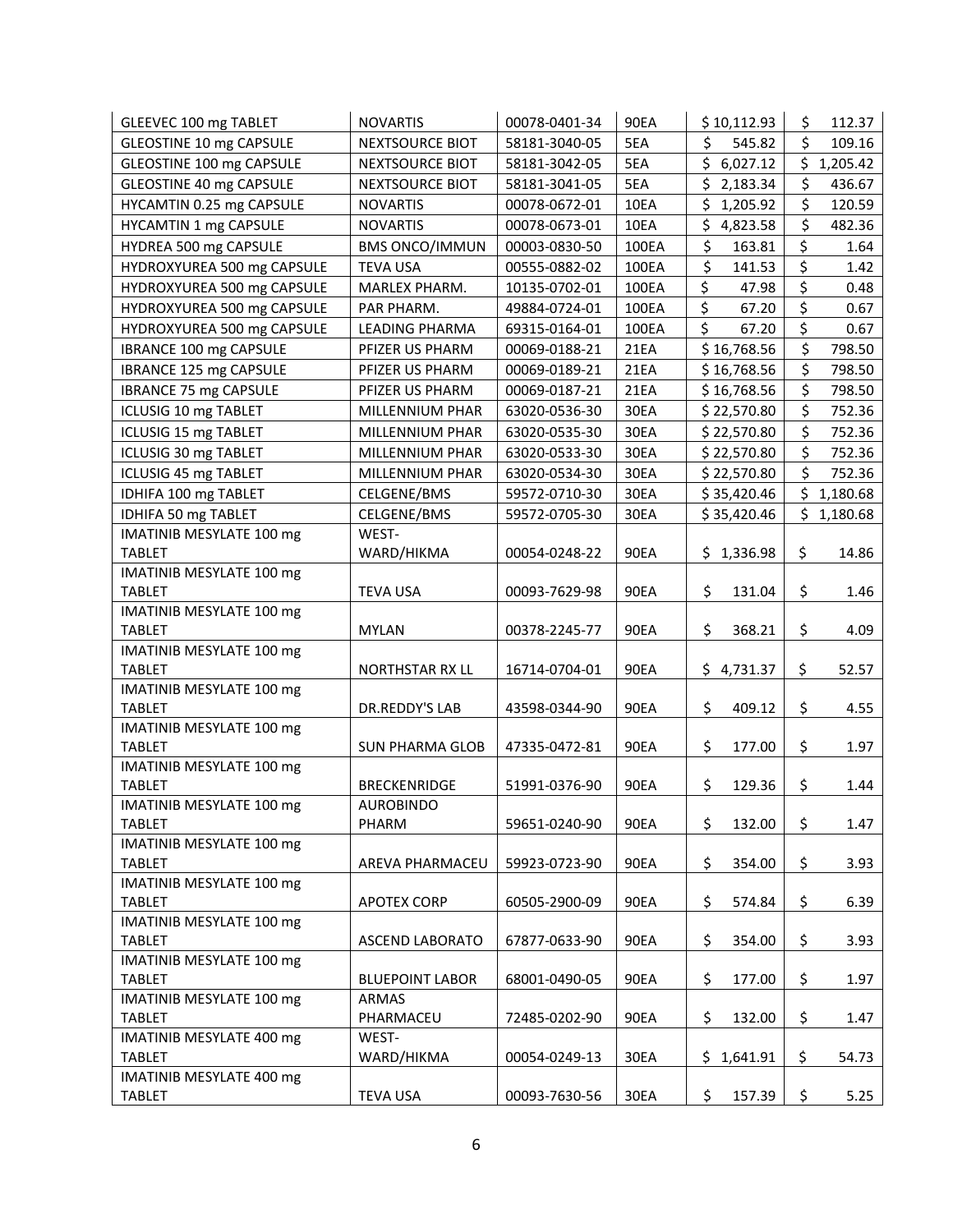| <b>IMATINIB MESYLATE 400 mg</b>                  |                        |               |             |                |              |
|--------------------------------------------------|------------------------|---------------|-------------|----------------|--------------|
| <b>TABLET</b>                                    | <b>MYLAN</b>           | 00378-2246-93 | 30EA        | \$<br>442.26   | \$<br>14.74  |
| <b>IMATINIB MESYLATE 400 mg</b>                  |                        |               |             |                |              |
| <b>TABLET</b>                                    | NORTHSTAR RX LL        | 16714-0705-01 | 30EA        | \$2,826.77     | \$<br>94.23  |
| IMATINIB MESYLATE 400 mg                         |                        |               |             |                |              |
| <b>TABLET</b>                                    | DR.REDDY'S LAB         | 43598-0345-30 | 30EA        | \$<br>491.40   | \$<br>16.38  |
| IMATINIB MESYLATE 400 mg                         |                        |               |             | \$             | \$           |
| <b>TABLET</b><br><b>IMATINIB MESYLATE 400 mg</b> | <b>SUN PHARMA GLOB</b> | 47335-0475-83 | 30EA        | 181.44         | 6.05         |
| <b>TABLET</b>                                    | <b>BRECKENRIDGE</b>    | 51991-0377-33 | 30EA        | \$<br>152.88   | \$<br>5.10   |
| IMATINIB MESYLATE 400 mg                         | <b>AUROBINDO</b>       |               |             |                |              |
| <b>TABLET</b>                                    | PHARM                  | 59651-0241-30 | 30EA        | \$<br>156.00   | \$<br>5.20   |
| IMATINIB MESYLATE 400 mg                         |                        |               |             |                |              |
| <b>TABLET</b>                                    | AREVA PHARMACEU        | 59923-0724-30 | 30EA        | \$<br>362.88   | \$<br>12.10  |
| IMATINIB MESYLATE 400 mg                         |                        |               |             |                |              |
| <b>TABLET</b>                                    | <b>APOTEX CORP</b>     | 60505-2901-03 | 30EA        | \$<br>690.46   | \$<br>23.02  |
| <b>IMATINIB MESYLATE 400 mg</b>                  |                        |               |             |                |              |
| <b>TABLET</b>                                    | <b>ASCEND LABORATO</b> | 67877-0634-30 | 30EA        | \$<br>362.88   | \$<br>12.10  |
| IMATINIB MESYLATE 400 mg                         |                        |               |             |                |              |
| <b>TABLET</b>                                    | <b>BLUEPOINT LABOR</b> | 68001-0491-04 | 30EA        | \$<br>181.44   | \$<br>6.05   |
| IMATINIB MESYLATE 400 mg                         | <b>ARMAS</b>           |               |             |                |              |
| <b>TABLET</b>                                    | PHARMACEU              | 72485-0203-30 | 30EA        | \$.<br>156.00  | \$<br>5.20   |
| IMBRUVICA 140 mg CAPSULE                         | PHARMACYCLICS,         | 57962-0140-09 | 90EA        | \$19,229.24    | \$<br>213.66 |
| IMBRUVICA 140 mg CAPSULE                         | PHARMACYCLICS,         | 57962-0140-12 | 120EA       | \$25,638.98    | \$<br>213.66 |
| <b>INLYTA 1 mg TABLET</b>                        | PFIZER US PHARM        | 00069-0145-01 | 180EA       | \$21,330.91    | \$<br>118.51 |
| <b>INLYTA 5 mg TABLET</b>                        | PFIZER US PHARM        | 00069-0151-11 | 60EA        | \$21,330.91    | \$<br>355.52 |
| INREBIC 100 mg CAPSULE                           | CELGENE/BMS            | 59572-0720-12 | 120EA       | \$27,519.04    | \$<br>229.33 |
| IRESSA 250 mg TABLET                             | ASTRAZENECA            | 00310-0482-30 | 30EA        | \$9,346.66     | \$<br>311.56 |
| JAKAFI 10 mg TABLET                              | <b>INCYTE CORPORAT</b> | 50881-0010-60 | 60EA        | \$18,692.40    | \$<br>311.54 |
| JAKAFI 15 mg TABLET                              | <b>INCYTE CORPORAT</b> | 50881-0015-60 | 60EA        | \$18,692.40    | \$<br>311.54 |
| JAKAFI 20 mg TABLET                              | <b>INCYTE CORPORAT</b> | 50881-0020-60 | 60EA        | \$18,692.40    | \$<br>311.54 |
| JAKAFI 25 mg TABLET                              | <b>INCYTE CORPORAT</b> | 50881-0025-60 | 60EA        | \$18,692.40    | \$<br>311.54 |
| JAKAFI 5 mg TABLET                               | <b>INCYTE CORPORAT</b> | 50881-0005-60 | 60EA        | \$18,692.40    | \$<br>311.54 |
| KOSELUGO 10 mg CAPSULE                           | ASTRAZENECA            | 00310-0610-28 | <b>28EA</b> | \$2,747.80     | \$<br>98.14  |
| KOSELUGO 25 mg CAPSULE                           | ASTRAZENECA            | 00310-0625-28 | 28EA        | \$6,869.32     | \$<br>245.33 |
| LAPATINIB 250 mg TABLET                          | LUPIN PHARMACEU        | 68180-0801-36 | 150EA       | \$8,660.62     | \$<br>57.74  |
| LENALIDOMIDE 15 mg CAPSULE                       | <b>TEVA USA</b>        | 00480-1244-21 | 21EA        | \$18,141.65    | \$<br>863.89 |
| LENALIDOMIDE 5 mg CAPSULE                        | <b>TEVA USA</b>        | 00480-1242-28 | 28EA        | \$24,188.83    | \$<br>863.89 |
| LETROZOLE 2.5 mg TABLET                          | TEVA USA               | 00093-7620-56 | 30EA        | \$<br>13.20    | \$<br>0.44   |
| LETROZOLE 2.5 mg TABLET                          | <b>ACCORD HEALTHCA</b> | 16729-0034-10 | 30EA        | \$<br>10.80    | \$<br>0.36   |
| LETROZOLE 2.5 mg TABLET                          | <b>BRECKENRIDGE</b>    | 51991-0759-33 | 30EA        | \$<br>10.80    | \$<br>0.36   |
|                                                  | <b>AUROBINDO</b>       |               |             |                |              |
| LETROZOLE 2.5 mg TABLET                          | PHARM                  | 59651-0180-30 | 30EA        | \$<br>10.80    | \$<br>0.36   |
| LETROZOLE 2.5 mg TABLET                          | <b>CHARTWELL RX LL</b> | 62135-0491-30 | 30EA        | \$<br>90.00    | \$<br>3.00   |
| LETROZOLE 2.5 mg TABLET                          | SUN PHARMACEUTI        | 62756-0511-83 | 30EA        | \$<br>9.00     | \$<br>0.30   |
| LETROZOLE 2.5 mg TABLET                          | APP/FRESENIUS K        | 63323-0772-30 | 30EA        | \$<br>60.44    | \$<br>2.01   |
| LETROZOLE 2.5 mg TABLET                          | YILING PHARMACE        | 69117-0004-01 | 30EA        | \$<br>25.14    | \$<br>0.84   |
| LEUKERAN 2 mg TABLET                             | ASPEN/PRASCO LA        | 76388-0635-25 | 25EA        | \$<br>795.52   | \$<br>31.82  |
| LONSURF 15 mg-6.14 mg TABLET                     | <b>TAIHO ONCOLOGY</b>  | 64842-1025-01 | 20EA        | \$<br>4,512.11 | \$<br>225.61 |
| LONSURF 20 mg-8.19 mg TABLET                     | TAIHO ONCOLOGY         | 64842-1020-01 | 20EA        | \$<br>6,016.15 | \$<br>300.81 |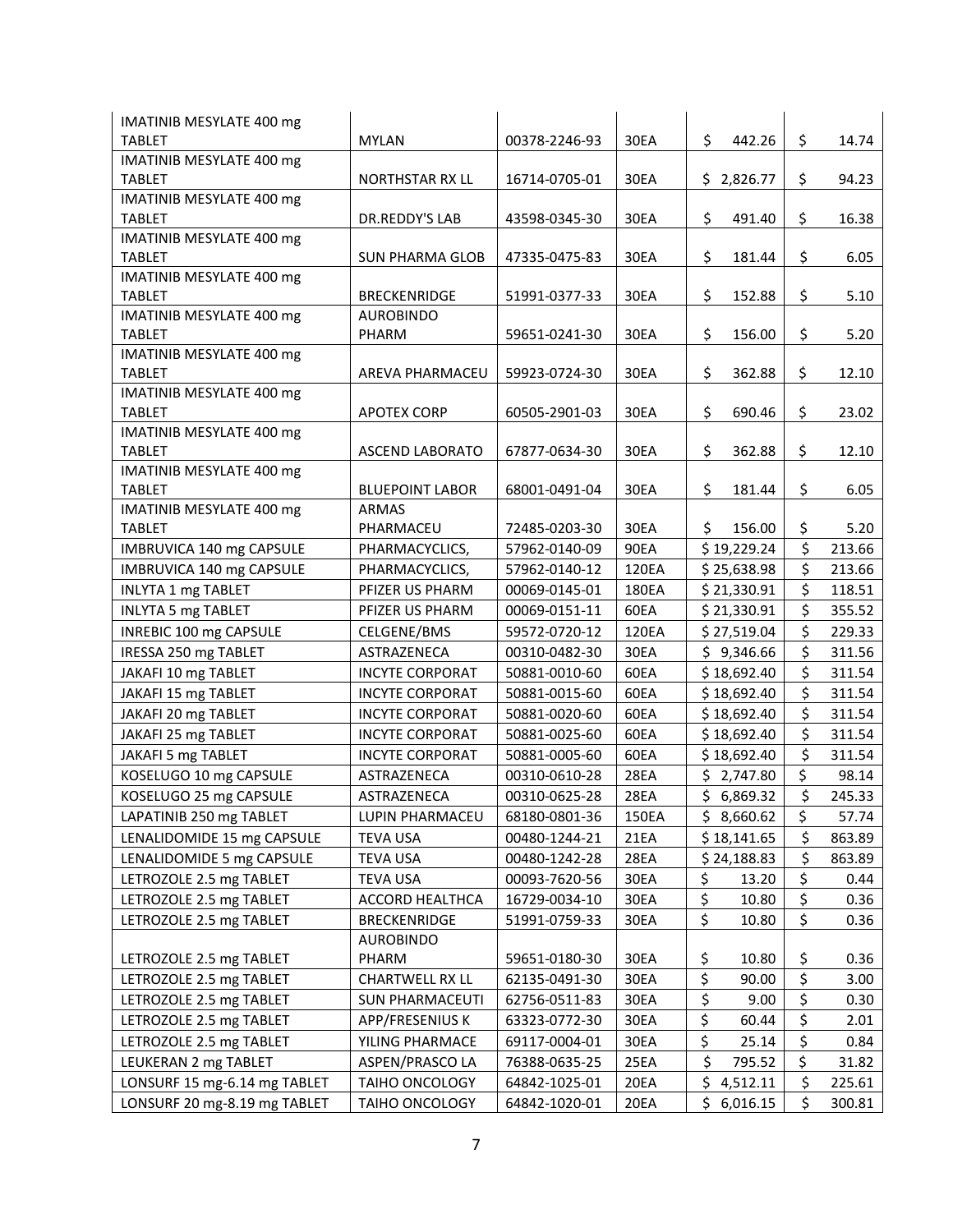| \$<br>\$7,470.06<br>LORBRENA 25 mg TABLET<br>30EA<br>249.00<br>PFIZER US PHARM<br>00069-0227-01<br>\$<br>LUMAKRAS 120 mg TABLET<br>240EA<br>\$22,124.40<br>92.18<br>AMGEN<br>55513-0488-24<br>\$<br>LUMAKRAS 120 mg TABLET<br>\$22,124.40<br>92.18<br>55513-0488-40<br>240EA<br>AMGEN<br>\$<br>\$8,929.42<br>LYNPARZA 100 mg TABLET<br>ASTRAZENECA<br>60EA<br>148.82<br>00310-0668-60<br>\$<br>LYNPARZA 150 mg TABLET<br>148.82<br>ASTRAZENECA<br>00310-0679-60<br>60EA<br>\$8,929.42<br>\$<br>LYSODREN 500 mg TABLET<br><b>LABORATOIRE HRA</b><br>76336-0080-60<br>100EA<br>\$1,398.48<br>13.98<br>\$<br>MATULANE 50 mg CAPSULE<br>\$14,362.93<br>143.63<br><b>LEADIANT BIOSCI</b><br>100EA<br>54482-0054-01<br>MEGESTROL ACETATE 20 mg<br>\$<br>\$<br><b>TABLET</b><br>00555-0606-02<br>43.26<br>0.43<br><b>TEVA USA</b><br>100EA<br>MEGESTROL ACETATE 20 mg<br>\$<br>\$<br><b>TABLET</b><br>49884-0289-01<br>100EA<br>22.80<br>0.23<br>PAR PHARM.<br>MEGESTROL ACETATE 20 mg<br>\$<br>\$<br><b>TABLET</b><br><b>STRIDES PHARMA</b><br>64380-0158-01<br>100EA<br>0.23<br>22.80<br>MEGESTROL ACETATE 40 mg<br>\$<br>\$<br><b>TABLET</b><br><b>TEVA USA</b><br>00555-0607-02<br>100EA<br>83.76<br>0.84<br>MEGESTROL ACETATE 40 mg<br>\$<br>\$<br><b>TABLET</b><br>49884-0290-01<br>100EA<br>38.40<br>0.38<br>PAR PHARM.<br>MEGESTROL ACETATE 40 mg<br>\$<br>38.40<br>\$<br><b>TABLET</b><br><b>STRIDES PHARMA</b><br>64380-0159-01<br>100EA<br>0.38<br>\$<br>\$4,687.10<br>156.24<br>MEKINIST 0.5 mg TABLET<br><b>NOVARTIS</b><br>00078-0666-15<br>30EA<br>\$<br>MEKINIST 2 mg TABLET<br>30EA<br>\$15,952.60<br>531.75<br><b>NOVARTIS</b><br>00078-0668-15<br>\$<br>MEKTOVI 15 mg TABLET<br>\$15,745.64<br>ARRAY/PFIZER<br>70255-0010-02<br>180EA<br>87.48<br>\$<br>\$<br>MELPHALAN 2 mg TABLET<br>ALVOGEN INC<br>47781-0200-50<br><b>50EA</b><br>549.56<br>10.99<br>ROXANE/WEST-<br>\$<br>\$<br>MERCAPTOPURINE 50 mg TABLET<br>25EA<br>3.80<br><b>WAR</b><br>00054-4581-11<br>95.10<br>\$<br>$\zeta$<br>25EA<br>95.10<br>3.80<br>MERCAPTOPURINE 50 mg TABLET<br><b>MYLAN</b><br>00378-3547-52<br><b>QUINN</b><br>\$<br>\$<br>MERCAPTOPURINE 50 mg TABLET<br>PHARMACEU<br>69076-0913-02<br>25EA<br>95.10<br>3.80<br>ROXANE/WEST-<br>\$<br>\$<br>METHOTREXATE 2.5 mg TABLET<br><b>WAR</b><br>00054-4550-15<br>36EA<br>78.00<br>2.17<br>\$<br>\$<br>METHOTREXATE 2.5 mg TABLET<br>120.36<br>3.34<br><b>TEVA USA</b><br>00555-0572-35<br>36EA<br>\$<br>\$<br>31.32<br>METHOTREXATE 2.5 mg TABLET<br><b>SUN PHARMA GLOB</b><br>36EA<br>0.87<br>47335-0235-96<br>\$<br>\$<br>28.11<br>MYLERAN 2 mg TABLET<br>ASPEN/PRASCO LA<br>25EA<br>702.70<br>76388-0713-25<br>\$<br>\$17,088.00<br>128.48<br>NERLYNX 40 mg TABLET<br>PUMA BIOTECHNOL<br>70437-0240-33<br>133EA<br>\$<br>NEXAVAR 200 mg TABLET<br>120EA<br>\$26,631.36<br>221.93<br><b>BAYER, PHARM DIV</b><br>50419-0488-58<br>\$<br>NUBEQA 300 mg TABLET<br>120EA<br>\$14,703.84<br>122.53<br>BAYER, PHARM DIV<br>50419-0395-01<br>\$<br>ODOMZO 200 mg CAPSULE<br>30EA<br>\$12,072.00<br>402.40<br>NOVARTIS/SUN PH<br>00078-0645-15<br>\$<br>ODOMZO 200 mg CAPSULE<br>30EA<br>\$14,954.42<br>498.48<br>SUN PHARMA GLOB<br>47335-0303-83<br>\$<br>14EA<br>\$25,389.73<br>ONUREG 200 mg TABLET<br>CELGENE/BMS<br>59572-0730-14<br>1,813.55<br>14EA<br>\$<br>ONUREG 300 mg TABLET<br>CELGENE/BMS<br>59572-0740-14<br>\$ 25,389.73<br>1,813.55<br>\$<br><b>MYOVANT SCIENCE</b><br>72974-0120-01<br>30EA<br>\$2,947.69<br>98.26<br>ORGOVYX 120 mg TABLET<br><b>INCYTE CORPORAT</b><br>50881-0028-01<br>14EA<br>\$21,012.00<br>\$<br>1,500.86<br>PEMAZYRE 13.5 mg TABLET<br>14EA<br>\$21,012.00<br>\$<br>1,500.86<br>PEMAZYRE 4.5 mg TABLET<br><b>INCYTE CORPORAT</b><br>50881-0026-01<br>\$21,012.00<br>PEMAZYRE 9 mg TABLET<br><b>INCYTE CORPORAT</b><br>50881-0027-01<br>14EA<br>\$1,500.86<br>21EA<br>\$23,900.98<br>\$<br>POMALYST 1 mg CAPSULE<br>CELGENE/BMS<br>59572-0501-21<br>1,138.14<br>59572-0502-21<br>21EA<br>\$23,900.98<br>\$<br>POMALYST 2 mg CAPSULE<br>CELGENE/BMS<br>1,138.14<br>CELGENE/BMS<br>21EA<br>\$23,900.98<br>\$.<br>POMALYST 3 mg CAPSULE<br>59572-0503-21<br>1,138.14<br>POMALYST 4 mg CAPSULE<br>59572-0504-21<br>21EA<br>\$23,900.98<br>1,138.14 | LORBRENA 100 mg TABLET | PFIZER US PHARM | 00069-0231-01 | 30EA | \$22,410.13 | \$<br>747.00 |
|-------------------------------------------------------------------------------------------------------------------------------------------------------------------------------------------------------------------------------------------------------------------------------------------------------------------------------------------------------------------------------------------------------------------------------------------------------------------------------------------------------------------------------------------------------------------------------------------------------------------------------------------------------------------------------------------------------------------------------------------------------------------------------------------------------------------------------------------------------------------------------------------------------------------------------------------------------------------------------------------------------------------------------------------------------------------------------------------------------------------------------------------------------------------------------------------------------------------------------------------------------------------------------------------------------------------------------------------------------------------------------------------------------------------------------------------------------------------------------------------------------------------------------------------------------------------------------------------------------------------------------------------------------------------------------------------------------------------------------------------------------------------------------------------------------------------------------------------------------------------------------------------------------------------------------------------------------------------------------------------------------------------------------------------------------------------------------------------------------------------------------------------------------------------------------------------------------------------------------------------------------------------------------------------------------------------------------------------------------------------------------------------------------------------------------------------------------------------------------------------------------------------------------------------------------------------------------------------------------------------------------------------------------------------------------------------------------------------------------------------------------------------------------------------------------------------------------------------------------------------------------------------------------------------------------------------------------------------------------------------------------------------------------------------------------------------------------------------------------------------------------------------------------------------------------------------------------------------------------------------------------------------------------------------------------------------------------------------------------------------------------------------------------------------------------------------------------------------------------------------------------------------------------------------------------------------------------------------------------------------------------------------------------------------------------------------------------------------------------------------------------------------------------------------------------------------------------------------------------------------------------------------------------------------------------------------------------------------------------------------------------------------------------------------------------------------------------------------------------------------------------------------------------------------------------------------------------------------------------|------------------------|-----------------|---------------|------|-------------|--------------|
|                                                                                                                                                                                                                                                                                                                                                                                                                                                                                                                                                                                                                                                                                                                                                                                                                                                                                                                                                                                                                                                                                                                                                                                                                                                                                                                                                                                                                                                                                                                                                                                                                                                                                                                                                                                                                                                                                                                                                                                                                                                                                                                                                                                                                                                                                                                                                                                                                                                                                                                                                                                                                                                                                                                                                                                                                                                                                                                                                                                                                                                                                                                                                                                                                                                                                                                                                                                                                                                                                                                                                                                                                                                                                                                                                                                                                                                                                                                                                                                                                                                                                                                                                                                                                               |                        |                 |               |      |             |              |
|                                                                                                                                                                                                                                                                                                                                                                                                                                                                                                                                                                                                                                                                                                                                                                                                                                                                                                                                                                                                                                                                                                                                                                                                                                                                                                                                                                                                                                                                                                                                                                                                                                                                                                                                                                                                                                                                                                                                                                                                                                                                                                                                                                                                                                                                                                                                                                                                                                                                                                                                                                                                                                                                                                                                                                                                                                                                                                                                                                                                                                                                                                                                                                                                                                                                                                                                                                                                                                                                                                                                                                                                                                                                                                                                                                                                                                                                                                                                                                                                                                                                                                                                                                                                                               |                        |                 |               |      |             |              |
|                                                                                                                                                                                                                                                                                                                                                                                                                                                                                                                                                                                                                                                                                                                                                                                                                                                                                                                                                                                                                                                                                                                                                                                                                                                                                                                                                                                                                                                                                                                                                                                                                                                                                                                                                                                                                                                                                                                                                                                                                                                                                                                                                                                                                                                                                                                                                                                                                                                                                                                                                                                                                                                                                                                                                                                                                                                                                                                                                                                                                                                                                                                                                                                                                                                                                                                                                                                                                                                                                                                                                                                                                                                                                                                                                                                                                                                                                                                                                                                                                                                                                                                                                                                                                               |                        |                 |               |      |             |              |
|                                                                                                                                                                                                                                                                                                                                                                                                                                                                                                                                                                                                                                                                                                                                                                                                                                                                                                                                                                                                                                                                                                                                                                                                                                                                                                                                                                                                                                                                                                                                                                                                                                                                                                                                                                                                                                                                                                                                                                                                                                                                                                                                                                                                                                                                                                                                                                                                                                                                                                                                                                                                                                                                                                                                                                                                                                                                                                                                                                                                                                                                                                                                                                                                                                                                                                                                                                                                                                                                                                                                                                                                                                                                                                                                                                                                                                                                                                                                                                                                                                                                                                                                                                                                                               |                        |                 |               |      |             |              |
|                                                                                                                                                                                                                                                                                                                                                                                                                                                                                                                                                                                                                                                                                                                                                                                                                                                                                                                                                                                                                                                                                                                                                                                                                                                                                                                                                                                                                                                                                                                                                                                                                                                                                                                                                                                                                                                                                                                                                                                                                                                                                                                                                                                                                                                                                                                                                                                                                                                                                                                                                                                                                                                                                                                                                                                                                                                                                                                                                                                                                                                                                                                                                                                                                                                                                                                                                                                                                                                                                                                                                                                                                                                                                                                                                                                                                                                                                                                                                                                                                                                                                                                                                                                                                               |                        |                 |               |      |             |              |
|                                                                                                                                                                                                                                                                                                                                                                                                                                                                                                                                                                                                                                                                                                                                                                                                                                                                                                                                                                                                                                                                                                                                                                                                                                                                                                                                                                                                                                                                                                                                                                                                                                                                                                                                                                                                                                                                                                                                                                                                                                                                                                                                                                                                                                                                                                                                                                                                                                                                                                                                                                                                                                                                                                                                                                                                                                                                                                                                                                                                                                                                                                                                                                                                                                                                                                                                                                                                                                                                                                                                                                                                                                                                                                                                                                                                                                                                                                                                                                                                                                                                                                                                                                                                                               |                        |                 |               |      |             |              |
|                                                                                                                                                                                                                                                                                                                                                                                                                                                                                                                                                                                                                                                                                                                                                                                                                                                                                                                                                                                                                                                                                                                                                                                                                                                                                                                                                                                                                                                                                                                                                                                                                                                                                                                                                                                                                                                                                                                                                                                                                                                                                                                                                                                                                                                                                                                                                                                                                                                                                                                                                                                                                                                                                                                                                                                                                                                                                                                                                                                                                                                                                                                                                                                                                                                                                                                                                                                                                                                                                                                                                                                                                                                                                                                                                                                                                                                                                                                                                                                                                                                                                                                                                                                                                               |                        |                 |               |      |             |              |
|                                                                                                                                                                                                                                                                                                                                                                                                                                                                                                                                                                                                                                                                                                                                                                                                                                                                                                                                                                                                                                                                                                                                                                                                                                                                                                                                                                                                                                                                                                                                                                                                                                                                                                                                                                                                                                                                                                                                                                                                                                                                                                                                                                                                                                                                                                                                                                                                                                                                                                                                                                                                                                                                                                                                                                                                                                                                                                                                                                                                                                                                                                                                                                                                                                                                                                                                                                                                                                                                                                                                                                                                                                                                                                                                                                                                                                                                                                                                                                                                                                                                                                                                                                                                                               |                        |                 |               |      |             |              |
|                                                                                                                                                                                                                                                                                                                                                                                                                                                                                                                                                                                                                                                                                                                                                                                                                                                                                                                                                                                                                                                                                                                                                                                                                                                                                                                                                                                                                                                                                                                                                                                                                                                                                                                                                                                                                                                                                                                                                                                                                                                                                                                                                                                                                                                                                                                                                                                                                                                                                                                                                                                                                                                                                                                                                                                                                                                                                                                                                                                                                                                                                                                                                                                                                                                                                                                                                                                                                                                                                                                                                                                                                                                                                                                                                                                                                                                                                                                                                                                                                                                                                                                                                                                                                               |                        |                 |               |      |             |              |
|                                                                                                                                                                                                                                                                                                                                                                                                                                                                                                                                                                                                                                                                                                                                                                                                                                                                                                                                                                                                                                                                                                                                                                                                                                                                                                                                                                                                                                                                                                                                                                                                                                                                                                                                                                                                                                                                                                                                                                                                                                                                                                                                                                                                                                                                                                                                                                                                                                                                                                                                                                                                                                                                                                                                                                                                                                                                                                                                                                                                                                                                                                                                                                                                                                                                                                                                                                                                                                                                                                                                                                                                                                                                                                                                                                                                                                                                                                                                                                                                                                                                                                                                                                                                                               |                        |                 |               |      |             |              |
|                                                                                                                                                                                                                                                                                                                                                                                                                                                                                                                                                                                                                                                                                                                                                                                                                                                                                                                                                                                                                                                                                                                                                                                                                                                                                                                                                                                                                                                                                                                                                                                                                                                                                                                                                                                                                                                                                                                                                                                                                                                                                                                                                                                                                                                                                                                                                                                                                                                                                                                                                                                                                                                                                                                                                                                                                                                                                                                                                                                                                                                                                                                                                                                                                                                                                                                                                                                                                                                                                                                                                                                                                                                                                                                                                                                                                                                                                                                                                                                                                                                                                                                                                                                                                               |                        |                 |               |      |             |              |
|                                                                                                                                                                                                                                                                                                                                                                                                                                                                                                                                                                                                                                                                                                                                                                                                                                                                                                                                                                                                                                                                                                                                                                                                                                                                                                                                                                                                                                                                                                                                                                                                                                                                                                                                                                                                                                                                                                                                                                                                                                                                                                                                                                                                                                                                                                                                                                                                                                                                                                                                                                                                                                                                                                                                                                                                                                                                                                                                                                                                                                                                                                                                                                                                                                                                                                                                                                                                                                                                                                                                                                                                                                                                                                                                                                                                                                                                                                                                                                                                                                                                                                                                                                                                                               |                        |                 |               |      |             |              |
|                                                                                                                                                                                                                                                                                                                                                                                                                                                                                                                                                                                                                                                                                                                                                                                                                                                                                                                                                                                                                                                                                                                                                                                                                                                                                                                                                                                                                                                                                                                                                                                                                                                                                                                                                                                                                                                                                                                                                                                                                                                                                                                                                                                                                                                                                                                                                                                                                                                                                                                                                                                                                                                                                                                                                                                                                                                                                                                                                                                                                                                                                                                                                                                                                                                                                                                                                                                                                                                                                                                                                                                                                                                                                                                                                                                                                                                                                                                                                                                                                                                                                                                                                                                                                               |                        |                 |               |      |             |              |
|                                                                                                                                                                                                                                                                                                                                                                                                                                                                                                                                                                                                                                                                                                                                                                                                                                                                                                                                                                                                                                                                                                                                                                                                                                                                                                                                                                                                                                                                                                                                                                                                                                                                                                                                                                                                                                                                                                                                                                                                                                                                                                                                                                                                                                                                                                                                                                                                                                                                                                                                                                                                                                                                                                                                                                                                                                                                                                                                                                                                                                                                                                                                                                                                                                                                                                                                                                                                                                                                                                                                                                                                                                                                                                                                                                                                                                                                                                                                                                                                                                                                                                                                                                                                                               |                        |                 |               |      |             |              |
|                                                                                                                                                                                                                                                                                                                                                                                                                                                                                                                                                                                                                                                                                                                                                                                                                                                                                                                                                                                                                                                                                                                                                                                                                                                                                                                                                                                                                                                                                                                                                                                                                                                                                                                                                                                                                                                                                                                                                                                                                                                                                                                                                                                                                                                                                                                                                                                                                                                                                                                                                                                                                                                                                                                                                                                                                                                                                                                                                                                                                                                                                                                                                                                                                                                                                                                                                                                                                                                                                                                                                                                                                                                                                                                                                                                                                                                                                                                                                                                                                                                                                                                                                                                                                               |                        |                 |               |      |             |              |
|                                                                                                                                                                                                                                                                                                                                                                                                                                                                                                                                                                                                                                                                                                                                                                                                                                                                                                                                                                                                                                                                                                                                                                                                                                                                                                                                                                                                                                                                                                                                                                                                                                                                                                                                                                                                                                                                                                                                                                                                                                                                                                                                                                                                                                                                                                                                                                                                                                                                                                                                                                                                                                                                                                                                                                                                                                                                                                                                                                                                                                                                                                                                                                                                                                                                                                                                                                                                                                                                                                                                                                                                                                                                                                                                                                                                                                                                                                                                                                                                                                                                                                                                                                                                                               |                        |                 |               |      |             |              |
|                                                                                                                                                                                                                                                                                                                                                                                                                                                                                                                                                                                                                                                                                                                                                                                                                                                                                                                                                                                                                                                                                                                                                                                                                                                                                                                                                                                                                                                                                                                                                                                                                                                                                                                                                                                                                                                                                                                                                                                                                                                                                                                                                                                                                                                                                                                                                                                                                                                                                                                                                                                                                                                                                                                                                                                                                                                                                                                                                                                                                                                                                                                                                                                                                                                                                                                                                                                                                                                                                                                                                                                                                                                                                                                                                                                                                                                                                                                                                                                                                                                                                                                                                                                                                               |                        |                 |               |      |             |              |
|                                                                                                                                                                                                                                                                                                                                                                                                                                                                                                                                                                                                                                                                                                                                                                                                                                                                                                                                                                                                                                                                                                                                                                                                                                                                                                                                                                                                                                                                                                                                                                                                                                                                                                                                                                                                                                                                                                                                                                                                                                                                                                                                                                                                                                                                                                                                                                                                                                                                                                                                                                                                                                                                                                                                                                                                                                                                                                                                                                                                                                                                                                                                                                                                                                                                                                                                                                                                                                                                                                                                                                                                                                                                                                                                                                                                                                                                                                                                                                                                                                                                                                                                                                                                                               |                        |                 |               |      |             |              |
|                                                                                                                                                                                                                                                                                                                                                                                                                                                                                                                                                                                                                                                                                                                                                                                                                                                                                                                                                                                                                                                                                                                                                                                                                                                                                                                                                                                                                                                                                                                                                                                                                                                                                                                                                                                                                                                                                                                                                                                                                                                                                                                                                                                                                                                                                                                                                                                                                                                                                                                                                                                                                                                                                                                                                                                                                                                                                                                                                                                                                                                                                                                                                                                                                                                                                                                                                                                                                                                                                                                                                                                                                                                                                                                                                                                                                                                                                                                                                                                                                                                                                                                                                                                                                               |                        |                 |               |      |             |              |
|                                                                                                                                                                                                                                                                                                                                                                                                                                                                                                                                                                                                                                                                                                                                                                                                                                                                                                                                                                                                                                                                                                                                                                                                                                                                                                                                                                                                                                                                                                                                                                                                                                                                                                                                                                                                                                                                                                                                                                                                                                                                                                                                                                                                                                                                                                                                                                                                                                                                                                                                                                                                                                                                                                                                                                                                                                                                                                                                                                                                                                                                                                                                                                                                                                                                                                                                                                                                                                                                                                                                                                                                                                                                                                                                                                                                                                                                                                                                                                                                                                                                                                                                                                                                                               |                        |                 |               |      |             |              |
|                                                                                                                                                                                                                                                                                                                                                                                                                                                                                                                                                                                                                                                                                                                                                                                                                                                                                                                                                                                                                                                                                                                                                                                                                                                                                                                                                                                                                                                                                                                                                                                                                                                                                                                                                                                                                                                                                                                                                                                                                                                                                                                                                                                                                                                                                                                                                                                                                                                                                                                                                                                                                                                                                                                                                                                                                                                                                                                                                                                                                                                                                                                                                                                                                                                                                                                                                                                                                                                                                                                                                                                                                                                                                                                                                                                                                                                                                                                                                                                                                                                                                                                                                                                                                               |                        |                 |               |      |             |              |
|                                                                                                                                                                                                                                                                                                                                                                                                                                                                                                                                                                                                                                                                                                                                                                                                                                                                                                                                                                                                                                                                                                                                                                                                                                                                                                                                                                                                                                                                                                                                                                                                                                                                                                                                                                                                                                                                                                                                                                                                                                                                                                                                                                                                                                                                                                                                                                                                                                                                                                                                                                                                                                                                                                                                                                                                                                                                                                                                                                                                                                                                                                                                                                                                                                                                                                                                                                                                                                                                                                                                                                                                                                                                                                                                                                                                                                                                                                                                                                                                                                                                                                                                                                                                                               |                        |                 |               |      |             |              |
|                                                                                                                                                                                                                                                                                                                                                                                                                                                                                                                                                                                                                                                                                                                                                                                                                                                                                                                                                                                                                                                                                                                                                                                                                                                                                                                                                                                                                                                                                                                                                                                                                                                                                                                                                                                                                                                                                                                                                                                                                                                                                                                                                                                                                                                                                                                                                                                                                                                                                                                                                                                                                                                                                                                                                                                                                                                                                                                                                                                                                                                                                                                                                                                                                                                                                                                                                                                                                                                                                                                                                                                                                                                                                                                                                                                                                                                                                                                                                                                                                                                                                                                                                                                                                               |                        |                 |               |      |             |              |
|                                                                                                                                                                                                                                                                                                                                                                                                                                                                                                                                                                                                                                                                                                                                                                                                                                                                                                                                                                                                                                                                                                                                                                                                                                                                                                                                                                                                                                                                                                                                                                                                                                                                                                                                                                                                                                                                                                                                                                                                                                                                                                                                                                                                                                                                                                                                                                                                                                                                                                                                                                                                                                                                                                                                                                                                                                                                                                                                                                                                                                                                                                                                                                                                                                                                                                                                                                                                                                                                                                                                                                                                                                                                                                                                                                                                                                                                                                                                                                                                                                                                                                                                                                                                                               |                        |                 |               |      |             |              |
|                                                                                                                                                                                                                                                                                                                                                                                                                                                                                                                                                                                                                                                                                                                                                                                                                                                                                                                                                                                                                                                                                                                                                                                                                                                                                                                                                                                                                                                                                                                                                                                                                                                                                                                                                                                                                                                                                                                                                                                                                                                                                                                                                                                                                                                                                                                                                                                                                                                                                                                                                                                                                                                                                                                                                                                                                                                                                                                                                                                                                                                                                                                                                                                                                                                                                                                                                                                                                                                                                                                                                                                                                                                                                                                                                                                                                                                                                                                                                                                                                                                                                                                                                                                                                               |                        |                 |               |      |             |              |
|                                                                                                                                                                                                                                                                                                                                                                                                                                                                                                                                                                                                                                                                                                                                                                                                                                                                                                                                                                                                                                                                                                                                                                                                                                                                                                                                                                                                                                                                                                                                                                                                                                                                                                                                                                                                                                                                                                                                                                                                                                                                                                                                                                                                                                                                                                                                                                                                                                                                                                                                                                                                                                                                                                                                                                                                                                                                                                                                                                                                                                                                                                                                                                                                                                                                                                                                                                                                                                                                                                                                                                                                                                                                                                                                                                                                                                                                                                                                                                                                                                                                                                                                                                                                                               |                        |                 |               |      |             |              |
|                                                                                                                                                                                                                                                                                                                                                                                                                                                                                                                                                                                                                                                                                                                                                                                                                                                                                                                                                                                                                                                                                                                                                                                                                                                                                                                                                                                                                                                                                                                                                                                                                                                                                                                                                                                                                                                                                                                                                                                                                                                                                                                                                                                                                                                                                                                                                                                                                                                                                                                                                                                                                                                                                                                                                                                                                                                                                                                                                                                                                                                                                                                                                                                                                                                                                                                                                                                                                                                                                                                                                                                                                                                                                                                                                                                                                                                                                                                                                                                                                                                                                                                                                                                                                               |                        |                 |               |      |             |              |
|                                                                                                                                                                                                                                                                                                                                                                                                                                                                                                                                                                                                                                                                                                                                                                                                                                                                                                                                                                                                                                                                                                                                                                                                                                                                                                                                                                                                                                                                                                                                                                                                                                                                                                                                                                                                                                                                                                                                                                                                                                                                                                                                                                                                                                                                                                                                                                                                                                                                                                                                                                                                                                                                                                                                                                                                                                                                                                                                                                                                                                                                                                                                                                                                                                                                                                                                                                                                                                                                                                                                                                                                                                                                                                                                                                                                                                                                                                                                                                                                                                                                                                                                                                                                                               |                        |                 |               |      |             |              |
|                                                                                                                                                                                                                                                                                                                                                                                                                                                                                                                                                                                                                                                                                                                                                                                                                                                                                                                                                                                                                                                                                                                                                                                                                                                                                                                                                                                                                                                                                                                                                                                                                                                                                                                                                                                                                                                                                                                                                                                                                                                                                                                                                                                                                                                                                                                                                                                                                                                                                                                                                                                                                                                                                                                                                                                                                                                                                                                                                                                                                                                                                                                                                                                                                                                                                                                                                                                                                                                                                                                                                                                                                                                                                                                                                                                                                                                                                                                                                                                                                                                                                                                                                                                                                               |                        |                 |               |      |             |              |
|                                                                                                                                                                                                                                                                                                                                                                                                                                                                                                                                                                                                                                                                                                                                                                                                                                                                                                                                                                                                                                                                                                                                                                                                                                                                                                                                                                                                                                                                                                                                                                                                                                                                                                                                                                                                                                                                                                                                                                                                                                                                                                                                                                                                                                                                                                                                                                                                                                                                                                                                                                                                                                                                                                                                                                                                                                                                                                                                                                                                                                                                                                                                                                                                                                                                                                                                                                                                                                                                                                                                                                                                                                                                                                                                                                                                                                                                                                                                                                                                                                                                                                                                                                                                                               |                        |                 |               |      |             |              |
|                                                                                                                                                                                                                                                                                                                                                                                                                                                                                                                                                                                                                                                                                                                                                                                                                                                                                                                                                                                                                                                                                                                                                                                                                                                                                                                                                                                                                                                                                                                                                                                                                                                                                                                                                                                                                                                                                                                                                                                                                                                                                                                                                                                                                                                                                                                                                                                                                                                                                                                                                                                                                                                                                                                                                                                                                                                                                                                                                                                                                                                                                                                                                                                                                                                                                                                                                                                                                                                                                                                                                                                                                                                                                                                                                                                                                                                                                                                                                                                                                                                                                                                                                                                                                               |                        |                 |               |      |             |              |
|                                                                                                                                                                                                                                                                                                                                                                                                                                                                                                                                                                                                                                                                                                                                                                                                                                                                                                                                                                                                                                                                                                                                                                                                                                                                                                                                                                                                                                                                                                                                                                                                                                                                                                                                                                                                                                                                                                                                                                                                                                                                                                                                                                                                                                                                                                                                                                                                                                                                                                                                                                                                                                                                                                                                                                                                                                                                                                                                                                                                                                                                                                                                                                                                                                                                                                                                                                                                                                                                                                                                                                                                                                                                                                                                                                                                                                                                                                                                                                                                                                                                                                                                                                                                                               |                        |                 |               |      |             |              |
|                                                                                                                                                                                                                                                                                                                                                                                                                                                                                                                                                                                                                                                                                                                                                                                                                                                                                                                                                                                                                                                                                                                                                                                                                                                                                                                                                                                                                                                                                                                                                                                                                                                                                                                                                                                                                                                                                                                                                                                                                                                                                                                                                                                                                                                                                                                                                                                                                                                                                                                                                                                                                                                                                                                                                                                                                                                                                                                                                                                                                                                                                                                                                                                                                                                                                                                                                                                                                                                                                                                                                                                                                                                                                                                                                                                                                                                                                                                                                                                                                                                                                                                                                                                                                               |                        |                 |               |      |             |              |
|                                                                                                                                                                                                                                                                                                                                                                                                                                                                                                                                                                                                                                                                                                                                                                                                                                                                                                                                                                                                                                                                                                                                                                                                                                                                                                                                                                                                                                                                                                                                                                                                                                                                                                                                                                                                                                                                                                                                                                                                                                                                                                                                                                                                                                                                                                                                                                                                                                                                                                                                                                                                                                                                                                                                                                                                                                                                                                                                                                                                                                                                                                                                                                                                                                                                                                                                                                                                                                                                                                                                                                                                                                                                                                                                                                                                                                                                                                                                                                                                                                                                                                                                                                                                                               |                        |                 |               |      |             |              |
|                                                                                                                                                                                                                                                                                                                                                                                                                                                                                                                                                                                                                                                                                                                                                                                                                                                                                                                                                                                                                                                                                                                                                                                                                                                                                                                                                                                                                                                                                                                                                                                                                                                                                                                                                                                                                                                                                                                                                                                                                                                                                                                                                                                                                                                                                                                                                                                                                                                                                                                                                                                                                                                                                                                                                                                                                                                                                                                                                                                                                                                                                                                                                                                                                                                                                                                                                                                                                                                                                                                                                                                                                                                                                                                                                                                                                                                                                                                                                                                                                                                                                                                                                                                                                               |                        |                 |               |      |             |              |
|                                                                                                                                                                                                                                                                                                                                                                                                                                                                                                                                                                                                                                                                                                                                                                                                                                                                                                                                                                                                                                                                                                                                                                                                                                                                                                                                                                                                                                                                                                                                                                                                                                                                                                                                                                                                                                                                                                                                                                                                                                                                                                                                                                                                                                                                                                                                                                                                                                                                                                                                                                                                                                                                                                                                                                                                                                                                                                                                                                                                                                                                                                                                                                                                                                                                                                                                                                                                                                                                                                                                                                                                                                                                                                                                                                                                                                                                                                                                                                                                                                                                                                                                                                                                                               |                        |                 |               |      |             |              |
|                                                                                                                                                                                                                                                                                                                                                                                                                                                                                                                                                                                                                                                                                                                                                                                                                                                                                                                                                                                                                                                                                                                                                                                                                                                                                                                                                                                                                                                                                                                                                                                                                                                                                                                                                                                                                                                                                                                                                                                                                                                                                                                                                                                                                                                                                                                                                                                                                                                                                                                                                                                                                                                                                                                                                                                                                                                                                                                                                                                                                                                                                                                                                                                                                                                                                                                                                                                                                                                                                                                                                                                                                                                                                                                                                                                                                                                                                                                                                                                                                                                                                                                                                                                                                               |                        |                 |               |      |             |              |
|                                                                                                                                                                                                                                                                                                                                                                                                                                                                                                                                                                                                                                                                                                                                                                                                                                                                                                                                                                                                                                                                                                                                                                                                                                                                                                                                                                                                                                                                                                                                                                                                                                                                                                                                                                                                                                                                                                                                                                                                                                                                                                                                                                                                                                                                                                                                                                                                                                                                                                                                                                                                                                                                                                                                                                                                                                                                                                                                                                                                                                                                                                                                                                                                                                                                                                                                                                                                                                                                                                                                                                                                                                                                                                                                                                                                                                                                                                                                                                                                                                                                                                                                                                                                                               |                        |                 |               |      |             |              |
|                                                                                                                                                                                                                                                                                                                                                                                                                                                                                                                                                                                                                                                                                                                                                                                                                                                                                                                                                                                                                                                                                                                                                                                                                                                                                                                                                                                                                                                                                                                                                                                                                                                                                                                                                                                                                                                                                                                                                                                                                                                                                                                                                                                                                                                                                                                                                                                                                                                                                                                                                                                                                                                                                                                                                                                                                                                                                                                                                                                                                                                                                                                                                                                                                                                                                                                                                                                                                                                                                                                                                                                                                                                                                                                                                                                                                                                                                                                                                                                                                                                                                                                                                                                                                               |                        |                 |               |      |             |              |
|                                                                                                                                                                                                                                                                                                                                                                                                                                                                                                                                                                                                                                                                                                                                                                                                                                                                                                                                                                                                                                                                                                                                                                                                                                                                                                                                                                                                                                                                                                                                                                                                                                                                                                                                                                                                                                                                                                                                                                                                                                                                                                                                                                                                                                                                                                                                                                                                                                                                                                                                                                                                                                                                                                                                                                                                                                                                                                                                                                                                                                                                                                                                                                                                                                                                                                                                                                                                                                                                                                                                                                                                                                                                                                                                                                                                                                                                                                                                                                                                                                                                                                                                                                                                                               |                        |                 |               |      |             |              |
|                                                                                                                                                                                                                                                                                                                                                                                                                                                                                                                                                                                                                                                                                                                                                                                                                                                                                                                                                                                                                                                                                                                                                                                                                                                                                                                                                                                                                                                                                                                                                                                                                                                                                                                                                                                                                                                                                                                                                                                                                                                                                                                                                                                                                                                                                                                                                                                                                                                                                                                                                                                                                                                                                                                                                                                                                                                                                                                                                                                                                                                                                                                                                                                                                                                                                                                                                                                                                                                                                                                                                                                                                                                                                                                                                                                                                                                                                                                                                                                                                                                                                                                                                                                                                               |                        |                 |               |      |             |              |
|                                                                                                                                                                                                                                                                                                                                                                                                                                                                                                                                                                                                                                                                                                                                                                                                                                                                                                                                                                                                                                                                                                                                                                                                                                                                                                                                                                                                                                                                                                                                                                                                                                                                                                                                                                                                                                                                                                                                                                                                                                                                                                                                                                                                                                                                                                                                                                                                                                                                                                                                                                                                                                                                                                                                                                                                                                                                                                                                                                                                                                                                                                                                                                                                                                                                                                                                                                                                                                                                                                                                                                                                                                                                                                                                                                                                                                                                                                                                                                                                                                                                                                                                                                                                                               |                        |                 |               |      |             |              |
|                                                                                                                                                                                                                                                                                                                                                                                                                                                                                                                                                                                                                                                                                                                                                                                                                                                                                                                                                                                                                                                                                                                                                                                                                                                                                                                                                                                                                                                                                                                                                                                                                                                                                                                                                                                                                                                                                                                                                                                                                                                                                                                                                                                                                                                                                                                                                                                                                                                                                                                                                                                                                                                                                                                                                                                                                                                                                                                                                                                                                                                                                                                                                                                                                                                                                                                                                                                                                                                                                                                                                                                                                                                                                                                                                                                                                                                                                                                                                                                                                                                                                                                                                                                                                               |                        |                 |               |      |             |              |
|                                                                                                                                                                                                                                                                                                                                                                                                                                                                                                                                                                                                                                                                                                                                                                                                                                                                                                                                                                                                                                                                                                                                                                                                                                                                                                                                                                                                                                                                                                                                                                                                                                                                                                                                                                                                                                                                                                                                                                                                                                                                                                                                                                                                                                                                                                                                                                                                                                                                                                                                                                                                                                                                                                                                                                                                                                                                                                                                                                                                                                                                                                                                                                                                                                                                                                                                                                                                                                                                                                                                                                                                                                                                                                                                                                                                                                                                                                                                                                                                                                                                                                                                                                                                                               |                        |                 |               |      |             |              |
|                                                                                                                                                                                                                                                                                                                                                                                                                                                                                                                                                                                                                                                                                                                                                                                                                                                                                                                                                                                                                                                                                                                                                                                                                                                                                                                                                                                                                                                                                                                                                                                                                                                                                                                                                                                                                                                                                                                                                                                                                                                                                                                                                                                                                                                                                                                                                                                                                                                                                                                                                                                                                                                                                                                                                                                                                                                                                                                                                                                                                                                                                                                                                                                                                                                                                                                                                                                                                                                                                                                                                                                                                                                                                                                                                                                                                                                                                                                                                                                                                                                                                                                                                                                                                               |                        |                 |               |      |             |              |
|                                                                                                                                                                                                                                                                                                                                                                                                                                                                                                                                                                                                                                                                                                                                                                                                                                                                                                                                                                                                                                                                                                                                                                                                                                                                                                                                                                                                                                                                                                                                                                                                                                                                                                                                                                                                                                                                                                                                                                                                                                                                                                                                                                                                                                                                                                                                                                                                                                                                                                                                                                                                                                                                                                                                                                                                                                                                                                                                                                                                                                                                                                                                                                                                                                                                                                                                                                                                                                                                                                                                                                                                                                                                                                                                                                                                                                                                                                                                                                                                                                                                                                                                                                                                                               |                        |                 |               |      |             |              |
| \$.<br>CELGENE/BMS                                                                                                                                                                                                                                                                                                                                                                                                                                                                                                                                                                                                                                                                                                                                                                                                                                                                                                                                                                                                                                                                                                                                                                                                                                                                                                                                                                                                                                                                                                                                                                                                                                                                                                                                                                                                                                                                                                                                                                                                                                                                                                                                                                                                                                                                                                                                                                                                                                                                                                                                                                                                                                                                                                                                                                                                                                                                                                                                                                                                                                                                                                                                                                                                                                                                                                                                                                                                                                                                                                                                                                                                                                                                                                                                                                                                                                                                                                                                                                                                                                                                                                                                                                                                            |                        |                 |               |      |             |              |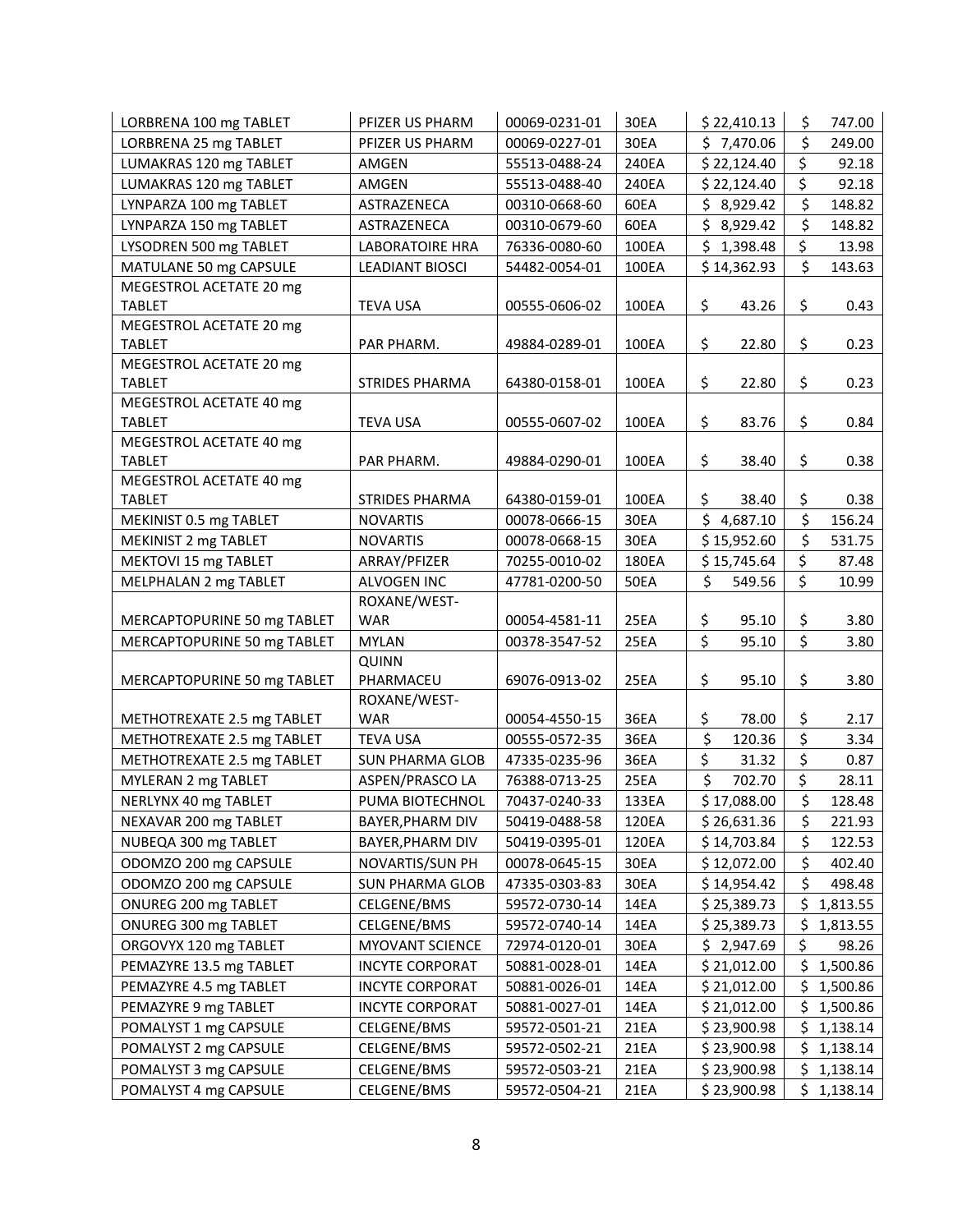| QINLOCK 50 mg TABLET         | <b>DECIPHERA PHARM</b> | 73207-0101-30 | <b>90EA</b> | \$42,238.80    | \$       | 469.32 |
|------------------------------|------------------------|---------------|-------------|----------------|----------|--------|
| RETEVMO 40 mg CAPSULE        | ELI LILLY & CO.        | 00002-3977-60 | 60EA        | \$8,239.99     | \$       | 137.33 |
| RETEVMO 80 mg CAPSULE        | ELI LILLY & CO.        | 00002-2980-60 | 60EA        | \$12,360.00    | \$       | 206.00 |
| REVLIMID 10 mg CAPSULE       | CELGENE/BMS            | 59572-0410-28 | 28EA        | \$27,996.34    | \$       | 999.87 |
| REVLIMID 15 mg CAPSULE       | CELGENE/BMS            | 59572-0415-21 | 21EA        | \$20,997.28    | \$       | 999.87 |
| REVLIMID 2.5 mg CAPSULE      | CELGENE/BMS            | 59572-0402-28 | <b>28EA</b> | \$27,996.34    | \$       | 999.87 |
| REVLIMID 20 mg CAPSULE       | CELGENE/BMS            | 59572-0420-21 | 21EA        | \$20,997.28    | \$       | 999.87 |
| REVLIMID 25 mg CAPSULE       | CELGENE/BMS            | 59572-0425-21 | 21EA        | \$20,997.28    | \$       | 999.87 |
| REVLIMID 5 mg CAPSULE        | CELGENE/BMS            | 59572-0405-28 | 28EA        | \$27,996.34    | \$       | 999.87 |
| ROZLYTREK 100 mg CAPSULE     | GENENTECH, INC.        | 50242-0091-30 | 30EA        | \$7,271.83     | \$       | 242.39 |
| RUBRACA 200 mg TABLET        | CLOVIS ONCOLOGY        | 69660-0201-91 | 60EA        | \$10,422.00    | \$       | 173.70 |
| RUBRACA 250 mg TABLET        | CLOVIS ONCOLOGY        | 69660-0202-91 | 60EA        | \$10,422.00    | \$       | 173.70 |
| RUBRACA 300 mg TABLET        | <b>CLOVIS ONCOLOGY</b> | 69660-0203-91 | 60EA        | \$10,422.00    | \$       | 173.70 |
| SCEMBLIX 20 mg TABLET        | <b>NOVARTIS</b>        | 00078-1091-20 | 60EA        | \$21,480.00    | \$       | 358.00 |
| <b>SCEMBLIX 40 mg TABLET</b> | <b>NOVARTIS</b>        | 00078-1098-20 | 60EA        | \$21,480.00    | \$       | 358.00 |
| SIKLOS 1,000 mg TABLET       | <b>MEDUNIK USA</b>     | 71770-0120-30 | 30EA        | \$<br>1,984.32 | \$       | 66.14  |
| SIKLOS 100 mg TABLET         | <b>MEDUNIK USA</b>     | 71770-0105-60 | 60EA        | \$<br>396.72   | \$       | 6.61   |
| SPRYCEL 100 mg TABLET        | <b>BMS PRIMARYCARE</b> | 00003-0852-22 | 30EA        | \$19,011.72    | \$       | 633.72 |
| SPRYCEL 140 mg TABLET        | <b>BMS PRIMARYCARE</b> | 00003-0857-22 | 30EA        | \$19,011.72    | \$       | 633.72 |
| SPRYCEL 20 mg TABLET         | <b>BMS PRIMARYCARE</b> | 00003-0527-11 | 60EA        | \$10,548.42    | \$       | 175.81 |
| SPRYCEL 50 mg TABLET         | <b>BMS PRIMARYCARE</b> | 00003-0528-11 | 60EA        | \$21,096.79    | \$       | 351.61 |
| SPRYCEL 70 mg TABLET         | <b>BMS PRIMARYCARE</b> | 00003-0524-11 | 60EA        | \$21,096.79    | \$       | 351.61 |
| SPRYCEL 80 mg TABLET         | <b>BMS PRIMARYCARE</b> | 00003-0855-22 | 30EA        | \$19,011.72    | \$       | 633.72 |
| STIVARGA 40 mg TABLET        | BAYER, PHARM DIV       | 50419-0171-05 | 21EA        | \$5,899.82     | \$       | 280.94 |
| STIVARGA 40 mg TABLET        | BAYER, PHARM DIV       | 50419-0171-06 | 21EA        | \$<br>5,899.82 | \$       | 280.94 |
| SUNITINIB MALATE 12.5 mg     |                        |               |             |                |          |        |
| <b>CAPSULE</b>               | <b>TEVA USA</b>        | 00093-8199-28 | <b>28EA</b> | \$5,866.88     | \$       | 209.53 |
| SUNITINIB MALATE 12.5 mg     |                        |               |             |                |          |        |
| <b>CAPSULE</b>               | <b>MYLAN</b>           | 00378-6678-28 | <b>28EA</b> | \$5,860.37     | \$       | 209.30 |
| SUNITINIB MALATE 12.5 mg     |                        |               |             |                |          |        |
| <b>CAPSULE</b>               | NORTHSTAR RX LL        | 16714-0676-01 | <b>28EA</b> | \$6,089.28     | \$       | 217.47 |
| SUNITINIB MALATE 12.5 mg     |                        |               |             |                |          |        |
| <b>CAPSULE</b>               | <b>SUN PHARMACEUTI</b> | 63304-0091-27 | <b>28EA</b> | \$6,111.35     | \$<br>\$ | 218.26 |
| SUTENT 12.5 mg CAPSULE       | PFIZER US PHARM        | 00069-0550-38 | 28EA        | \$7,163.86     |          | 255.85 |
| SUTENT 25 mg CAPSULE         | PFIZER US PHARM        | 00069-0770-38 | 28EA        | \$14,327.72    | Ş        | 511.70 |
| SUTENT 37.5 mg CAPSULE       | PFIZER US PHARM        | 00069-0830-38 | 28EA        | \$21,491.59    | \$       | 767.56 |
| SUTENT 50 mg CAPSULE         | PFIZER US PHARM        | 00069-0980-38 | 28EA        | \$24,942.54    | \$       | 890.81 |
| TABLOID 40 mg TABLET         | ASPEN/PRASCO LA        | 76388-0880-25 | 25EA        | \$.<br>758.32  | \$       | 30.33  |
| TABRECTA 150 mg TABLET       | <b>NOVARTIS</b>        | 00078-0709-56 | 56EA        | \$11,987.28    | \$       | 214.06 |
| TABRECTA 200 mg TABLET       | <b>NOVARTIS</b>        | 00078-0716-56 | 56EA        | \$11,987.28    | \$       | 214.06 |
| TAFINLAR 50 mg CAPSULE       | <b>NOVARTIS</b>        | 00078-0682-66 | 120EA       | \$11,401.00    | \$       | 95.01  |
| TAFINLAR 75 mg CAPSULE       | <b>NOVARTIS</b>        | 00078-0681-66 | 120EA       | \$14,693.04    | \$       | 122.44 |
| TAGRISSO 40 mg TABLET        | ASTRAZENECA            | 00310-1349-30 | 30EA        | \$18,797.66    | \$       | 626.59 |
| TAGRISSO 80 mg TABLET        | ASTRAZENECA            | 00310-1350-30 | 30EA        | \$18,797.66    | \$       | 626.59 |
| TALZENNA 0.25 mg CAPSULE     | PFIZER US PHARM        | 00069-0296-30 | 30EA        | \$6,492.71     | \$       | 216.42 |
| TALZENNA 0.5 mg CAPSULE      | PFIZER US PHARM        | 00069-1501-30 | 30EA        | \$19,478.11    | \$       | 649.27 |
| TALZENNA 0.75 mg CAPSULE     | PFIZER US PHARM        | 00069-1751-30 | 30EA        | \$19,478.11    | \$       | 649.27 |
| TALZENNA 1 mg CAPSULE        | PFIZER US PHARM        | 00069-1195-30 | 30EA        | \$19,478.11    | \$       | 649.27 |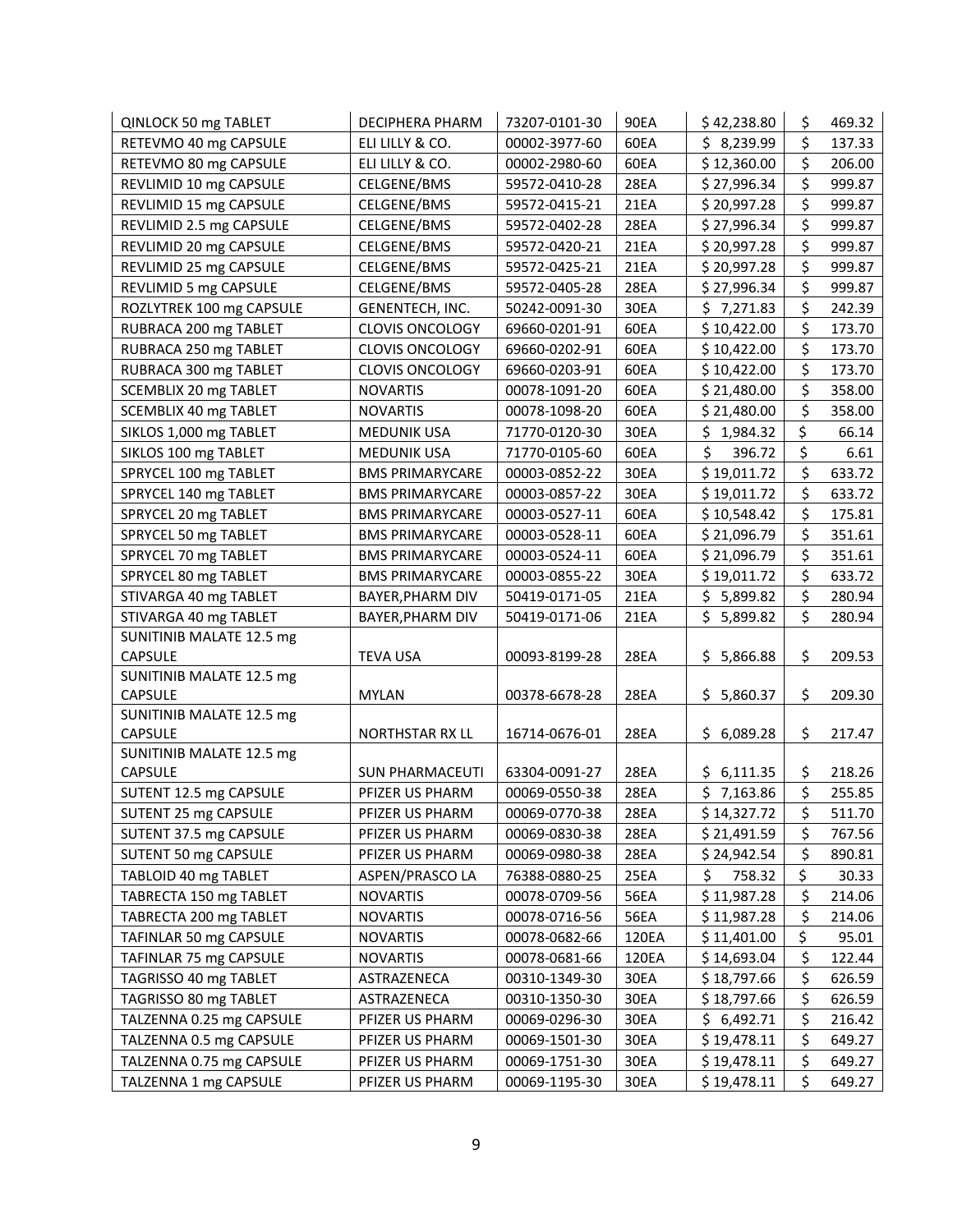| TAMOXIFEN CITRATE 10 mg                  |                        |               |       |                   |              |
|------------------------------------------|------------------------|---------------|-------|-------------------|--------------|
| <b>TABLET</b>                            | <b>MYLAN</b>           | 00378-0144-91 | 60EA  | \$<br>27.42       | \$<br>0.46   |
| TAMOXIFEN CITRATE 10 mg                  |                        |               |       |                   |              |
| <b>TABLET</b>                            | ACTAVIS/TEVA           | 00591-2472-60 | 60EA  | \$<br>27.42       | \$<br>0.46   |
| TAMOXIFEN CITRATE 10 mg                  |                        |               |       |                   |              |
| <b>TABLET</b>                            | <b>MAYNE PHARMA IN</b> | 51862-0447-60 | 60EA  | \$<br>13.72       | \$<br>0.23   |
| TAMOXIFEN CITRATE 10 mg                  |                        |               |       |                   |              |
| <b>TABLET</b>                            | <b>MAYNE PHARMA IN</b> | 51862-0642-60 | 60EA  | \$<br>13.72       | \$<br>0.23   |
| TAMOXIFEN CITRATE 10 mg                  | <b>AUROBINDO</b>       |               |       |                   |              |
| <b>TABLET</b>                            | PHARM                  | 59651-0299-60 | 60EA  | \$<br>13.72       | \$<br>0.23   |
| TAMOXIFEN CITRATE 10 mg<br><b>TABLET</b> | ZYDUS PHARMACEU        | 68382-0826-14 | 60EA  | \$<br>27.42       | \$<br>0.46   |
| TAMOXIFEN CITRATE 20 mg                  |                        |               |       |                   |              |
| <b>TABLET</b>                            | <b>MYLAN</b>           | 00378-0274-93 | 30EA  | \$<br>27.42       | \$<br>0.91   |
| TAMOXIFEN CITRATE 20 mg                  |                        |               |       |                   |              |
| <b>TABLET</b>                            | ACTAVIS/TEVA           | 00591-2473-19 | 90EA  | \$<br>82.26       | \$<br>0.91   |
| TAMOXIFEN CITRATE 20 mg                  |                        |               |       |                   |              |
| <b>TABLET</b>                            | ACTAVIS/TEVA           | 00591-2473-30 | 30EA  | \$<br>27.42       | \$<br>0.91   |
| TAMOXIFEN CITRATE 20 mg                  |                        |               |       |                   |              |
| <b>TABLET</b>                            | <b>MAYNE PHARMA IN</b> | 51862-0446-30 | 30EA  | \$<br>13.72       | \$<br>0.46   |
| TAMOXIFEN CITRATE 20 mg                  |                        |               |       |                   |              |
| <b>TABLET</b>                            | <b>MAYNE PHARMA IN</b> | 51862-0643-30 | 30EA  | \$<br>13.72       | \$<br>0.46   |
| TAMOXIFEN CITRATE 20 mg                  | <b>AUROBINDO</b>       |               |       |                   |              |
| <b>TABLET</b>                            | PHARM                  | 59651-0300-30 | 30EA  | \$<br>13.72       | \$<br>0.46   |
| TAMOXIFEN CITRATE 20 mg                  |                        |               |       |                   |              |
| <b>TABLET</b>                            | ZYDUS PHARMACEU        | 68382-0827-06 | 30EA  | \$<br>27.42       | \$<br>0.91   |
| TARCEVA 100 mg TABLET                    | GENENTECH, INC.        | 50242-0063-01 | 30EA  | \$8,966.42        | \$<br>298.88 |
| TARCEVA 150 mg TABLET                    | GENENTECH, INC.        | 50242-0064-01 | 30EA  | \$10,141.68       | \$<br>338.06 |
| TARCEVA 25 mg TABLET                     | GENENTECH, INC.        | 50242-0062-01 | 30EA  | \$3,264.47        | \$<br>108.82 |
| TARGRETIN 75 mg CAPSULE                  | <b>BAUSCH HEALTH U</b> | 00187-5526-75 | 100EA | \$29,849.51       | \$<br>298.50 |
| TASIGNA 50 mg CAPSULE                    | <b>NOVARTIS</b>        | 00078-0951-66 | 120EA | \$21,459.67       | \$<br>178.83 |
| TAZVERIK 200 mg TABLET                   | EPIZYME, INC           | 72607-0100-00 | 240EA | \$21,295.20       | \$<br>88.73  |
| TEMOZOLOMIDE 100 mg CAPSULE              | ACCORD HEALTHCA        | 16729-0050-53 | 5EA   | \$<br>207.25      | \$<br>41.45  |
| TEMOZOLOMIDE 100 mg CAPSULE              | AMERIGEN/ANI PH        | 43975-0254-05 | 5EA   | $\zeta$<br>482.51 | \$<br>96.50  |
| TEMOZOLOMIDE 100 mg CAPSULE              | <b>SUN PHARMA GLOB</b> | 47335-0892-80 | 5EA   | \$1,210.98        | \$<br>242.20 |
| TEMOZOLOMIDE 100 mg CAPSULE              | AREVA PHARMACEU        | 59923-0707-05 | 5EA   | \$ 482.51         | \$<br>96.50  |
| TEMOZOLOMIDE 100 mg CAPSULE              | ANI PHARMACEUTI        | 62559-0922-51 | 5EA   | \$<br>197.92      | \$<br>39.58  |
|                                          | AMNEAL                 |               |       |                   |              |
| TEMOZOLOMIDE 100 mg CAPSULE              | PHARMACE               | 65162-0803-51 | 5EA   | 207.25<br>\$      | \$<br>41.45  |
| TEMOZOLOMIDE 100 mg CAPSULE              | <b>ASCEND LABORATO</b> | 67877-0539-07 | 5EA   | \$<br>202.20      | \$<br>40.44  |
| TEMOZOLOMIDE 100 mg CAPSULE              | NIVAGEN PHARMAC        | 75834-0143-05 | 5EA   | \$<br>149.92      | \$<br>29.98  |
| TEMOZOLOMIDE 140 mg CAPSULE              | ACCORD HEALTHCA        | 16729-0129-53 | 5EA   | \$<br>312.54      | \$<br>62.51  |
| TEMOZOLOMIDE 140 mg CAPSULE              | AMERIGEN/ANI PH        | 43975-0255-05 | 5EA   | \$<br>675.53      | \$<br>135.11 |
| TEMOZOLOMIDE 140 mg CAPSULE              | <b>SUN PHARMA GLOB</b> | 47335-0929-80 | 5EA   | \$<br>1,695.42    | \$<br>339.08 |
| TEMOZOLOMIDE 140 mg CAPSULE              | AREVA PHARMACEU        | 59923-0709-05 | 5EA   | \$<br>675.53      | \$<br>135.11 |
| TEMOZOLOMIDE 140 mg CAPSULE              | ANI PHARMACEUTI        | 62559-0923-51 | 5EA   | \$<br>278.92      | \$<br>55.78  |
|                                          | AMNEAL                 |               |       |                   |              |
| TEMOZOLOMIDE 140 mg CAPSULE              | PHARMACE               | 65162-0804-51 | 5EA   | \$<br>293.59      | \$<br>58.72  |
| TEMOZOLOMIDE 140 mg CAPSULE              | ASCEND LABORATO        | 67877-0540-07 | 5EA   | \$<br>304.92      | \$<br>60.98  |
| TEMOZOLOMIDE 140 mg CAPSULE              | NIVAGEN PHARMAC        | 75834-0144-05 | 5EA   | \$<br>217.20      | \$<br>43.44  |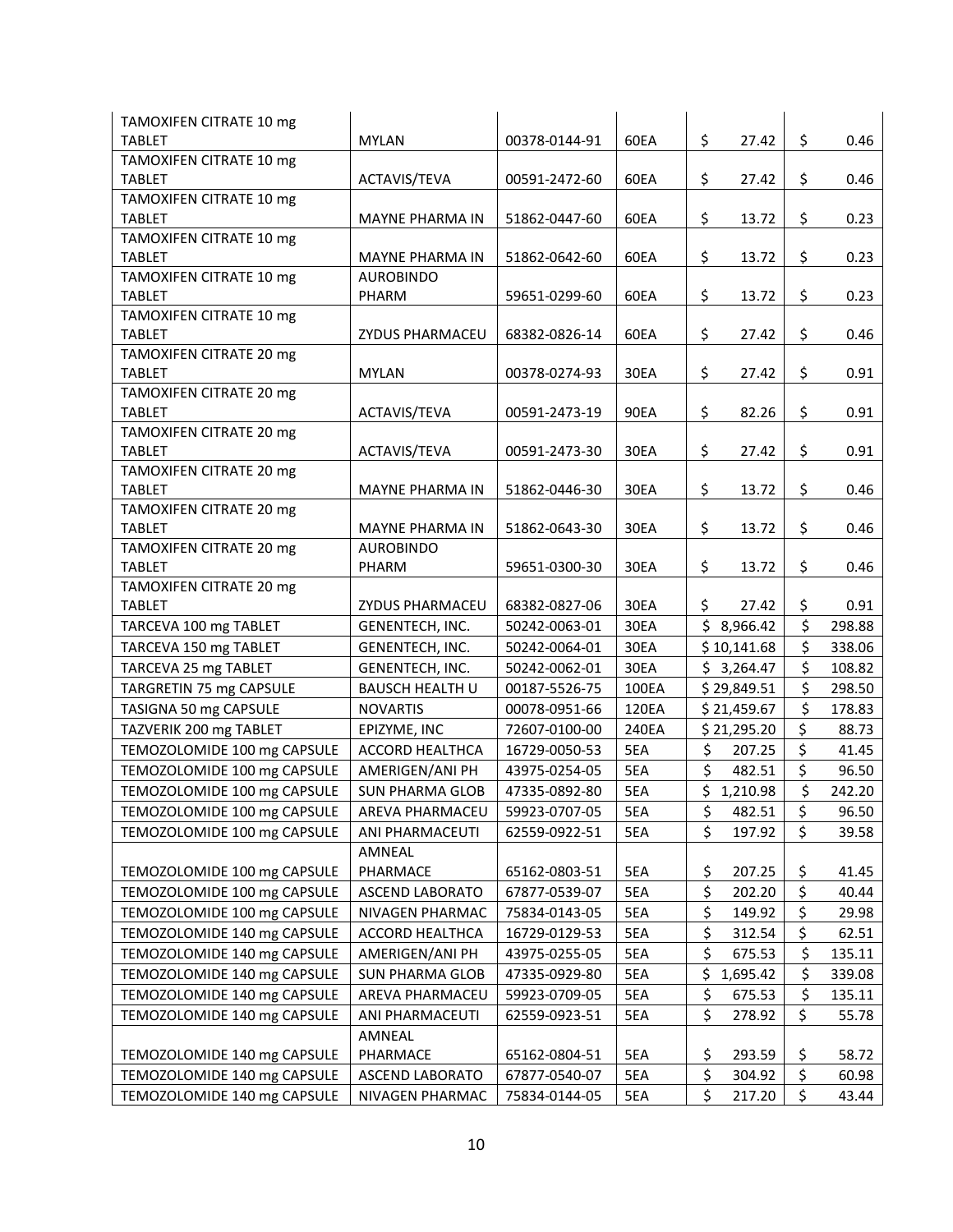| TEMOZOLOMIDE 180 mg CAPSULE | <b>ACCORD HEALTHCA</b>    | 16729-0130-53 | 5EA   | 392.30<br>\$   | \$                      | 78.46  |
|-----------------------------|---------------------------|---------------|-------|----------------|-------------------------|--------|
| TEMOZOLOMIDE 180 mg CAPSULE | AMERIGEN/ANI PH           | 43975-0256-05 | 5EA   | \$<br>868.52   | \$                      | 173.70 |
| TEMOZOLOMIDE 180 mg CAPSULE | <b>SUN PHARMA GLOB</b>    | 47335-0930-80 | 5EA   | \$2,179.80     | \$                      | 435.96 |
| TEMOZOLOMIDE 180 mg CAPSULE | AREVA PHARMACEU           | 59923-0711-05 | 5EA   | \$<br>868.52   | \$                      | 173.70 |
| TEMOZOLOMIDE 180 mg CAPSULE | ANI PHARMACEUTI           | 62559-0924-51 | 5EA   | \$<br>369.94   | \$                      | 73.99  |
|                             | <b>AMNEAL</b>             |               |       |                |                         |        |
| TEMOZOLOMIDE 180 mg CAPSULE | PHARMACE                  | 65162-0805-51 | 5EA   | \$<br>389.40   | \$                      | 77.88  |
| TEMOZOLOMIDE 180 mg CAPSULE | <b>ASCEND LABORATO</b>    | 67877-0541-07 | 5EA   | \$<br>382.74   | $\overline{\mathsf{S}}$ | 76.55  |
| TEMOZOLOMIDE 180 mg CAPSULE | NIVAGEN PHARMAC           | 75834-0145-05 | 5EA   | \$<br>282.85   | \$                      | 56.57  |
| TEMOZOLOMIDE 20 mg CAPSULE  | <b>ACCORD HEALTHCA</b>    | 16729-0049-53 | 5EA   | \$<br>36.78    | \$                      | 7.36   |
| TEMOZOLOMIDE 20 mg CAPSULE  | AMERIGEN/ANI PH           | 43975-0253-05 | 5EA   | \$<br>96.52    | \$                      | 19.30  |
| TEMOZOLOMIDE 20 mg CAPSULE  | <b>SUN PHARMA GLOB</b>    | 47335-0891-80 | 5EA   | \$<br>242.22   | \$                      | 48.44  |
| TEMOZOLOMIDE 20 mg CAPSULE  | AREVA PHARMACEU           | 59923-0705-05 | 5EA   | \$<br>96.52    | \$                      | 19.30  |
| TEMOZOLOMIDE 20 mg CAPSULE  | ANI PHARMACEUTI           | 62559-0921-51 | 5EA   | \$<br>44.51    | \$                      | 8.90   |
| TEMOZOLOMIDE 20 mg CAPSULE  | <b>RISING PHARM</b>       | 64980-0334-05 | 5EA   | \$<br>84.46    | \$                      | 16.89  |
|                             | AMNEAL                    |               |       |                |                         |        |
| TEMOZOLOMIDE 20 mg CAPSULE  | PHARMACE                  | 65162-0802-51 | 5EA   | \$<br>36.78    | \$                      | 7.36   |
| TEMOZOLOMIDE 20 mg CAPSULE  | <b>ASCEND LABORATO</b>    | 67877-0538-07 | 5EA   | \$<br>35.88    | \$                      | 7.18   |
| TEMOZOLOMIDE 20 mg CAPSULE  | NIVAGEN PHARMAC           | 75834-0142-05 | 5EA   | \$<br>35.88    | \$                      | 7.18   |
| TEMOZOLOMIDE 250 mg CAPSULE | ACCORD HEALTHCA           | 16729-0051-53 | 5EA   | \$<br>541.20   | \$                      | 108.24 |
| TEMOZOLOMIDE 250 mg CAPSULE | AMERIGEN/ANI PH           | 43975-0257-05 | 5EA   | \$<br>1,206.61 | \$                      | 241.32 |
| TEMOZOLOMIDE 250 mg CAPSULE | <b>SUN PHARMA GLOB</b>    | 47335-0893-80 | 5EA   | \$<br>3,028.32 | \$                      | 605.66 |
| TEMOZOLOMIDE 250 mg CAPSULE | AREVA PHARMACEU           | 59923-0713-05 | 5EA   | \$1,206.61     | \$                      | 241.32 |
| TEMOZOLOMIDE 250 mg CAPSULE | ANI PHARMACEUTI           | 62559-0925-51 | 5EA   | \$<br>514.14   | \$                      | 102.83 |
| TEMOZOLOMIDE 250 mg CAPSULE | <b>RISING PHARM</b>       | 64980-0338-05 | 5EA   | \$<br>1,055.78 | \$                      | 211.16 |
|                             | AMNEAL                    |               |       |                |                         |        |
| TEMOZOLOMIDE 250 mg CAPSULE | PHARMACE                  | 65162-0806-51 | 5EA   | \$<br>541.20   | \$                      | 108.24 |
| TEMOZOLOMIDE 250 mg CAPSULE | <b>ASCEND LABORATO</b>    | 67877-0542-07 | 5EA   | \$<br>528.00   | \$                      | 105.60 |
| TEMOZOLOMIDE 250 mg CAPSULE | <b>NIVAGEN PHARMAC</b>    | 75834-0146-05 | 5EA   | \$<br>306.85   | \$                      | 61.37  |
| TEMOZOLOMIDE 5 mg CAPSULE   | <b>ACCORD HEALTHCA</b>    | 16729-0048-53 | 5EA   | \$<br>17.90    | \$                      | 3.58   |
| TEMOZOLOMIDE 5 mg CAPSULE   | AMERIGEN/ANI PH           | 43975-0252-05 | 5EA   | \$<br>26.52    | \$                      | 5.30   |
| TEMOZOLOMIDE 5 mg CAPSULE   | <b>SUN PHARMA GLOB</b>    | 47335-0890-80 | 5EA   | \$<br>60.10    | \$                      | 12.02  |
| TEMOZOLOMIDE 5 mg CAPSULE   | AREVA PHARMACEU           | 59923-0703-05 | 5EA   | \$<br>26.52    | \$                      | 5.30   |
| TEMOZOLOMIDE 5 mg CAPSULE   | ANI PHARMACEUTI           | 62559-0920-51 | 5EA   | \$<br>15.13    | \$                      | 3.03   |
|                             | AMNEAL                    |               |       |                |                         |        |
| TEMOZOLOMIDE 5 mg CAPSULE   | PHARMACE                  | 65162-0801-51 | 5EA   | \$<br>15.92    | \$                      | 3.18   |
| TEMOZOLOMIDE 5 mg CAPSULE   | <b>ASCEND LABORATO</b>    | 67877-0537-07 | 5EA   | \$<br>17.47    | \$                      | 3.49   |
| TEMOZOLOMIDE 5 mg CAPSULE   | NIVAGEN PHARMAC           | 75834-0132-05 | 5EA   | \$<br>15.13    | \$                      | 3.03   |
| TIBSOVO 250 mg TABLET       | SERVIER PHARMAC           | 72694-0617-60 | 60EA  | \$36,099.36    | \$                      | 601.66 |
| TOREMIFENE CITRATE 60 mg    |                           |               |       |                |                         |        |
| <b>TABLET</b>               | RISING PHARM              | 64980-0404-03 | 30EA  | \$1,374.88     | \$                      | 45.83  |
| TOREMIFENE CITRATE 60 mg    | NOVADOZ                   |               |       |                |                         |        |
| TABLET                      | PHARMAC                   | 72205-0050-30 | 30EA  | \$1,373.40     | \$                      | 45.78  |
| TRETINOIN 10 mg CAPSULE     | TEVA USA                  | 00555-0808-02 | 100EA | \$3,227.22     | \$                      | 32.27  |
|                             | <b>MAJOR</b>              |               |       |                |                         |        |
| TRETINOIN 10 mg CAPSULE     | PHARMACEU                 | 00904-6867-60 | 100EA | \$3,725.41     | \$<br>\$                | 37.25  |
| TRETINOIN 10 mg CAPSULE     | PAR PHARM.                | 10370-0268-01 | 100EA | \$3,227.22     |                         | 32.27  |
| TRETINOIN 10 mg CAPSULE     | <b>GLENMARK</b><br>PHARMA | 68462-0792-01 | 100EA | \$3,227.22     | \$                      | 32.27  |
|                             |                           |               |       |                |                         |        |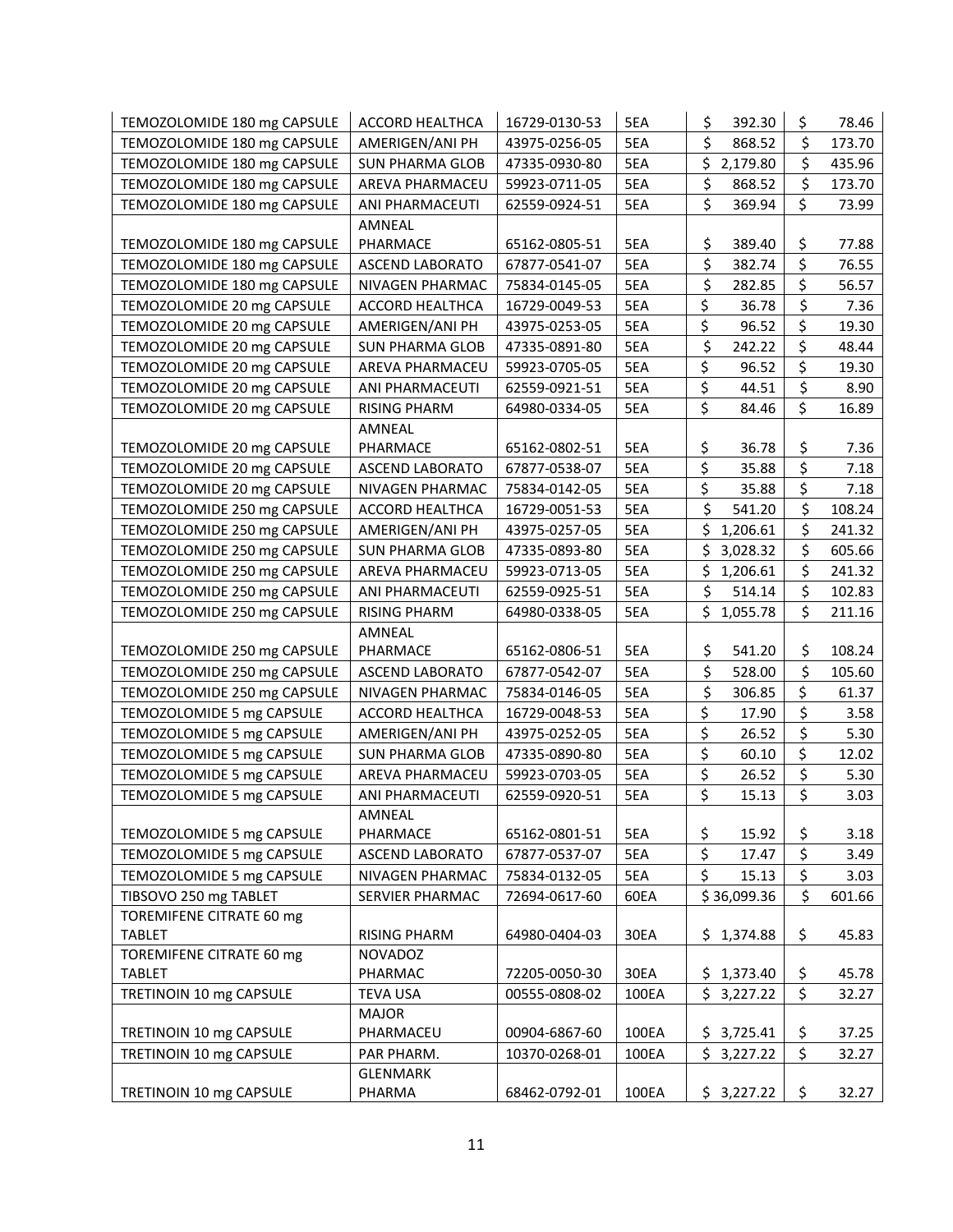| TREXALL 10 mg TABLET    | <b>TEVA WOMEN'S HE</b>     | 51285-0368-01 | 30EA        | \$1,268.28    | \$<br>42.28  |
|-------------------------|----------------------------|---------------|-------------|---------------|--------------|
| TREXALL 15 mg TABLET    | <b>TEVA WOMEN'S HE</b>     | 51285-0369-01 | 30EA        | Ś<br>1,902.48 | \$<br>63.42  |
| TREXALL 5 mg TABLET     | TEVA WOMEN'S HE            | 51285-0366-01 | 30EA        | \$<br>634.20  | \$<br>21.14  |
| TREXALL 7.5 mg TABLET   | TEVA WOMEN'S HE            | 51285-0367-01 | 30EA        | \$<br>951.24  | \$<br>31.71  |
| TUKYSA 150 mg TABLET    | SEAGEN INC.                | 51144-0002-60 | 60EA        | \$12,945.60   | \$<br>215.76 |
| TUKYSA 50 mg TABLET     | <b>SEAGEN INC.</b>         | 51144-0001-60 | 60EA        | Ś<br>6,438.00 | \$<br>107.30 |
| TURALIO 200 mg CAPSULE  | DAIICHI SANKYO,            | 65597-0402-20 | 120EA       | \$24,988.32   | \$<br>208.24 |
| TYKERB 250 mg TABLET    | <b>NOVARTIS</b>            | 00078-0671-19 | 150EA       | \$10,023.97   | \$<br>66.83  |
| UKONIQ 200 mg TABLET    | <b>TG THERAPEUTICS</b>     | 73150-0200-12 | 120EA       | \$19,080.00   | \$<br>159.00 |
| VENCLEXTA 100 mg TABLET | <b>ABBVIE US LLC</b>       | 00074-0576-22 | 120EA       | \$16,186.81   | \$<br>134.89 |
| VITRAKVI 25 mg CAPSULE  | <b>BAYER INC.</b>          | 50419-0390-01 | 60EA        | \$13,513.68   | \$<br>225.23 |
| VIZIMPRO 15 mg TABLET   | PFIZER US PHARM            | 00069-0197-30 | 30EA        | \$17,307.49   | \$<br>576.92 |
| VONJO 100 mg CAPSULE    | CTI BIOPHARMA C            | 72482-0100-12 | 120EA       | \$23,400.00   | \$<br>195.00 |
| VOTRIENT 200 mg TABLET  | <b>NOVARTIS</b>            | 00078-0670-66 | 120EA       | \$18,428.81   | \$<br>153.57 |
| WELIREG 40 mg TABLET    | <b>MERCK SHARP &amp; D</b> | 00006-5331-01 | <b>90EA</b> | \$31,680.00   | \$<br>352.00 |
| XALKORI 200 mg CAPSULE  | PFIZER US PHARM            | 00069-8141-20 | 60EA        | \$23,530.64   | \$<br>392.18 |
| XELODA 150 mg TABLET    | GENENTECH, INC.            | 00004-1100-20 | 60EA        | 976.15<br>Ś.  | \$<br>16.27  |
| XOSPATA 40 mg TABLET    | <b>ASTELLAS PHARMA</b>     | 00469-1425-90 | <b>90EA</b> | \$30,923.33   | \$<br>343.59 |
| YONSA 125 mg TABLET     | <b>SUN PHARMA GLOB</b>     | 47335-0401-81 | 120EA       | \$11,382.32   | \$<br>94.85  |
| ZEJULA 100 mg CAPSULE   | <b>GLAXOSMITHKLINE</b>     | 69656-0103-30 | 30EA        | Ś<br>9,786.40 | \$<br>326.21 |
| ZELBORAF 240 mg TABLET  | GENENTECH, INC.            | 50242-0090-02 | 112EA       | Ś<br>6,380.28 | \$<br>56.97  |
| ZOLINZA 100 mg CAPSULE  | <b>MERCK SHARP &amp; D</b> | 00006-0568-40 | 120EA       | \$18,011.52   | \$<br>150.10 |
| ZYDELIG 100 mg TABLET   | <b>GILEAD SCIENCES</b>     | 61958-1701-01 | 60EA        | \$14,915.80   | \$<br>248.60 |
| ZYKADIA 150 mg TABLET   | <b>NOVARTIS</b>            | 00078-0694-84 | 84EA        | \$13,295.86   | \$<br>158.28 |
| ZYTIGA 250 mg TABLET    | <b>JANSSEN BIOTECH</b>     | 57894-0150-12 | 120EA       | \$13,064.42   | \$<br>108.87 |
| ZYTIGA 500 mg TABLET    | JANSSEN PHARM.             | 57894-0195-06 | 60EA        | \$13,064.42   | \$<br>217.74 |

Xtandi® is a registered trademark of Astellas PharmaInc.

Non-pill products within the Marketed Product's AHFS Code (10:00); ADCETRIS for Injection, ADRIAMYCIN for Injection,

ADRUCIL for Injection, ALFERON N for Injection, ALIMTA for Injection, ALIQOPA for Injection, ALKERAN for Injection, ANASTROZOLE Powder, ARRANON for Injection,<br>ARSENIC TRIOXIDE Powder, ARSENIC TRIOXIDE for Injection, ARZERR (TICE STRAIN) for Injection, BELRAPZO for Injection, BENDAMUSTINE HCL for Injection, BENDEKA for Injection, BESPONSA for Injection, BICNU for Injection,<br>BLEOMYCIN SULFATE for Injection, BLINCYTO Kit, BLINCYTO for Injection for Injection, CARAC CREAM, CARBOPLATIN for Injection, CHLORAMBUCIL Powder, CISPLATIN for Injection, CLADRIBINE for Injection, CLOFARABINE for Injection, CLOLAR for Injection, COSMEGEN for Injection, CYCLOPHOSPHAMIDE Powder, CYCLOPHOSPHAMIDE for Injection, CYCLOPHOSPHAMIDE MONOHYDRATE Powder,<br>CYRAMZA for Injection, CYTARABINE for Injection, DACARBAZINE for Injection, DACOGE DAUNORUBICIN HCL for Injection DECITABINE for Injection, DICLOFENAC SODIUM Gel, DOCEFREZ for Injection, DOCETAXEL for Injection, DOXIL for Injection,<br>DOXORUBICIN HCL for Injection, DOXORUBICIN HCL LIPOSOME for Injection, E EPIRUBICIN HCL for Injection, ERBITUX for Injection, ERWINAZE for Injection, ETOPOPHOS for Injection, ETOPOSIDE Powder, ETOPOSIDE for Injection, FASLODEX for Injection, FIRMAGON for Injection, FLOXURIDINE for Injection, FLUDARABINE PHOSPHATE for Injection, FLUOROPLEX Cream, FLUOROURACIL Cream,<br>FLUOROURACIL Powder, FLUOROURACIL SOLUTION, NON-Oral Solution, FLUOROURACIL for I HCL for Injection, GLIADEL WAFER, HALAVEN for Injection, HERCEPTIN for Injection, HERCEPTIN HYLECTA for Injection, HYCAMTIN for Injection, HYDROXYUREA<br>Powder, IDAMYCIN PFS for Injection, IDARUBICIN HCL for Injection, IFAS KEYTRUDA for Injection, KYMRIAH for Injection, LARTRUVO for Injection, LETROZOLE POWDER, LEUPROLIDE ACETATE KIT, LEUPROLIDE ACETATE Powder,<br>LEUPROLIDE ACETATE for Injection, LIBTAYO for Injection, LIPODOX for Injection, LI Powder, METHOTREXATE for Injection, METHOTREXATE SODIUM for Injection, MITOMYCIN POWDER, MITOMYCIN for Injection, MITOTANE POWDER, MITOXANTRONE HCL for Injection, MYLOTARG for Injection, NAVELBINE for Injection, NIPENT for Injection, ONCASPAR for Injection, ONIVYDE for Injection, OPDIVO<br>for Injection, OTREXUP for Injection, OXALIPLATIN for Injection, Powder, TARGRETIN GEL, TAXOTERE for Injection, TECENTRIQ for Injection, TEMODAR for Injection, TEMSIROLIMUS for Injection, TENIPOSIDE for Injection,

TEPADINA for Injection, THIOGUANINE Powder, THIOTEPA Powder, THIOTEPA for Injection, TOLAK CREAM, TOPOSAR for Injection, TOPOTECAN HCL for Injection,<br>TORISEL for Injection, TREANDA for Injection, TRELSTAR for Injection, TR for Injection, VINORELBINE TARTRATE for Injection, XATMEP Oral Solution, YERVOY for Injection, YONDELIS for Injection, ZALTRAP for Injection, ZANOSAR for Injection.